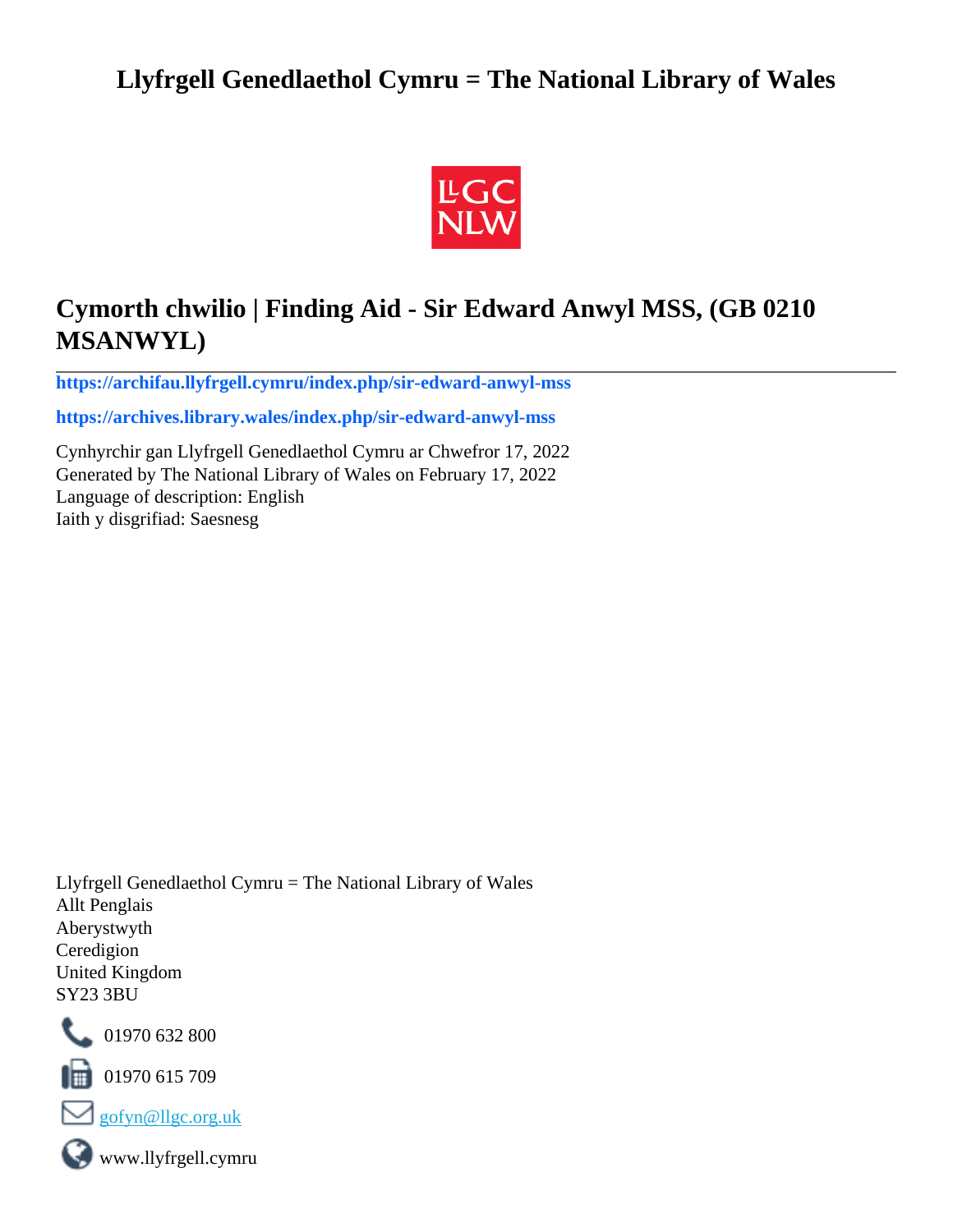# **Tabl cynnwys | Table of contents**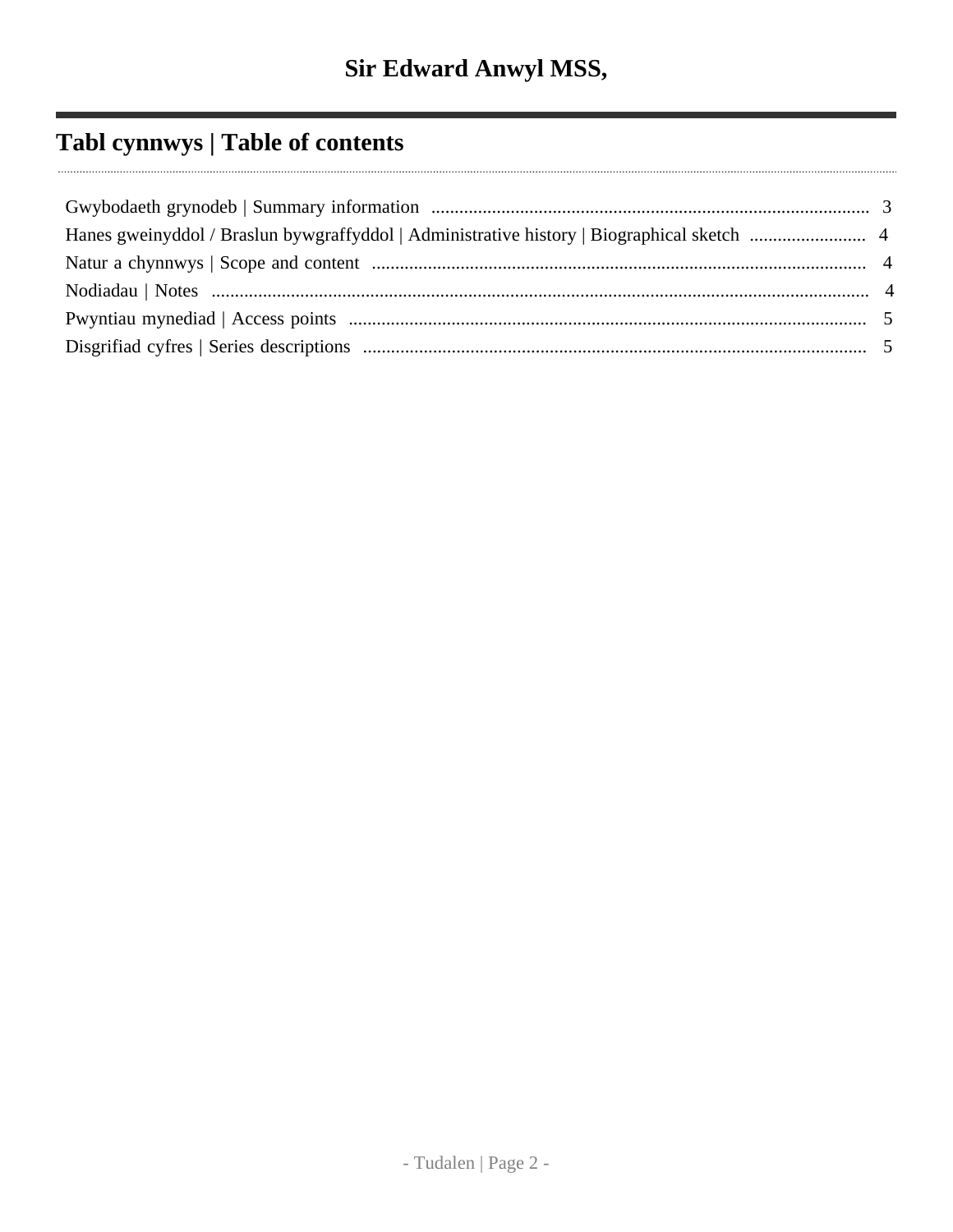# <span id="page-2-0"></span>**Crynodeb o wybodaeth | Summary of information**

| <b>Lleoliad   Repository:</b>                         | Llyfrgell Genedlaethol Cymru = The National Library of Wales |  |
|-------------------------------------------------------|--------------------------------------------------------------|--|
| <b>Teitl   Title:</b>                                 | Sir Edward Anwyl MSS,                                        |  |
| Cod cyfeirnod  <br><b>Reference code:</b>             | GB 0210 MSANWYL                                              |  |
| Virtua system control<br>number [alternative]:        | vtls004331936                                                |  |
| <b>GEAC</b> system control<br>number [alternative]:   | (WIAbNL)0000331936                                           |  |
| <b>Dyddiad</b>   Date:                                | $[1815x1914]$ / (dyddiad creu   date of creation)            |  |
| Disgrifiad ffisegol  <br><b>Physical description:</b> | 85 vols.                                                     |  |
| Lleoliad ffisegol  <br><b>Physical location:</b>      | ARCH/MSS (GB0210)                                            |  |
| <b>Iaith   Language:</b>                              | English                                                      |  |
| <b>Iaith   Language:</b>                              | Welsh                                                        |  |
| <b>Iaith   Language:</b>                              | Latin                                                        |  |
| <b>Iaith   Language:</b>                              | Greek                                                        |  |
| <b>Iaith   Language:</b>                              | French                                                       |  |
| <b>Iaith   Language:</b>                              | Irish                                                        |  |
| <b>Iaith   Language:</b>                              | Arabic                                                       |  |
| <b>Iaith   Language:</b>                              | Romanian                                                     |  |
| <b>Iaith   Language:</b>                              | Italian                                                      |  |
| <b>Iaith   Language:</b>                              | Old Provençal                                                |  |
| <b>Iaith   Language:</b>                              | Spanish                                                      |  |
| <b>Iaith   Language:</b>                              | Portuguese                                                   |  |
| <b>Iaith   Language:</b>                              | Sanskrit                                                     |  |
| <b>Iaith   Language:</b>                              | Hebrew                                                       |  |
| <b>Iaith   Language:</b>                              | Russian                                                      |  |
| <b>Iaith   Language:</b>                              | <b>Breton</b>                                                |  |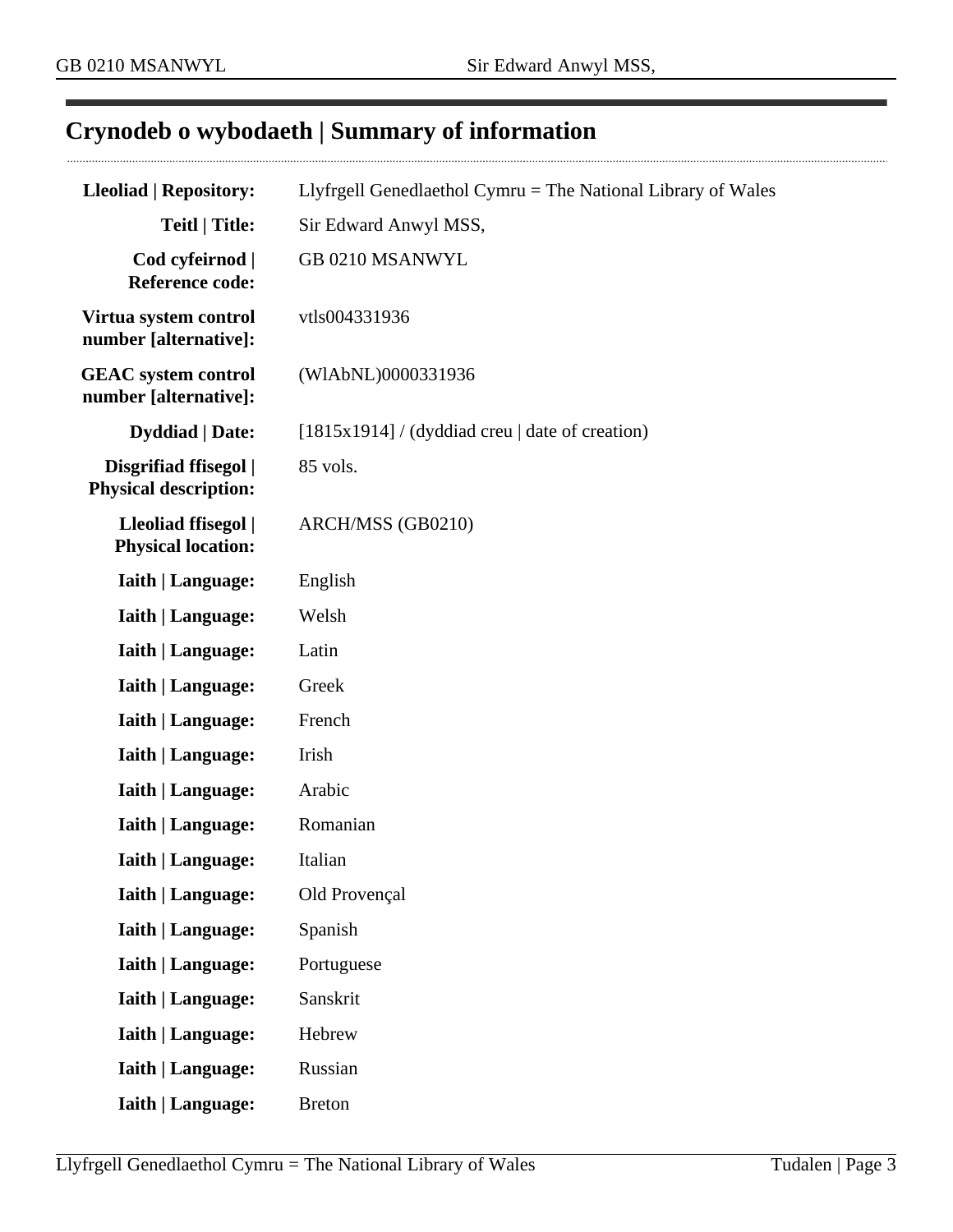| <b>Iaith   Language:</b>                                                            | cor                              |
|-------------------------------------------------------------------------------------|----------------------------------|
| <b>Iaith   Language:</b>                                                            | German                           |
| Dyddiadau creu,<br>golygu a dileu   Dates<br>of creation, revision<br>and deletion: | October 2005 and September 2009. |
| Nodyn   Note<br>[generalNote]:                                                      | Formerly known as Anwyl 1-85.    |
| Nodyn   Note<br>[generalNote]:                                                      | Title based on contents.         |

# <span id="page-3-0"></span>**Hanes gweinyddol / Braslun bywgraffyddol | Administrative history | Biographical sketch**

#### **Nodyn | Note**

Sir Edward Anwyl (1866-1914) was Professor of Welsh and Comparative Philology at the University College of Wales, Aberystwyth, and Chairman of the Central Welsh Board for Intermediate Education. He was also appointed the first principal of the Monmouthshire Training College, Caerleon, in November 1913, but died before he could assume the position.

## <span id="page-3-1"></span>**Natur a chynnwys | Scope and content**

Notebooks and papers, [1815x1914], of or belonging to Sir Edward Anwyl, mainly comprising notes of Celtic, Classical, Biblical, theological and historical or archaeological interest, together with literary, linguistic and grammatical material.

## <span id="page-3-2"></span>**Nodiadau | Notes**

### **Nodiadau teitl | Title notes**

### **Ffynhonnell | Immediate source of acquisition**

Source unknown.

### **Trefniant | Arrangement**

Arranged according to NLW reference numbers: NLW MSS 2421-2505.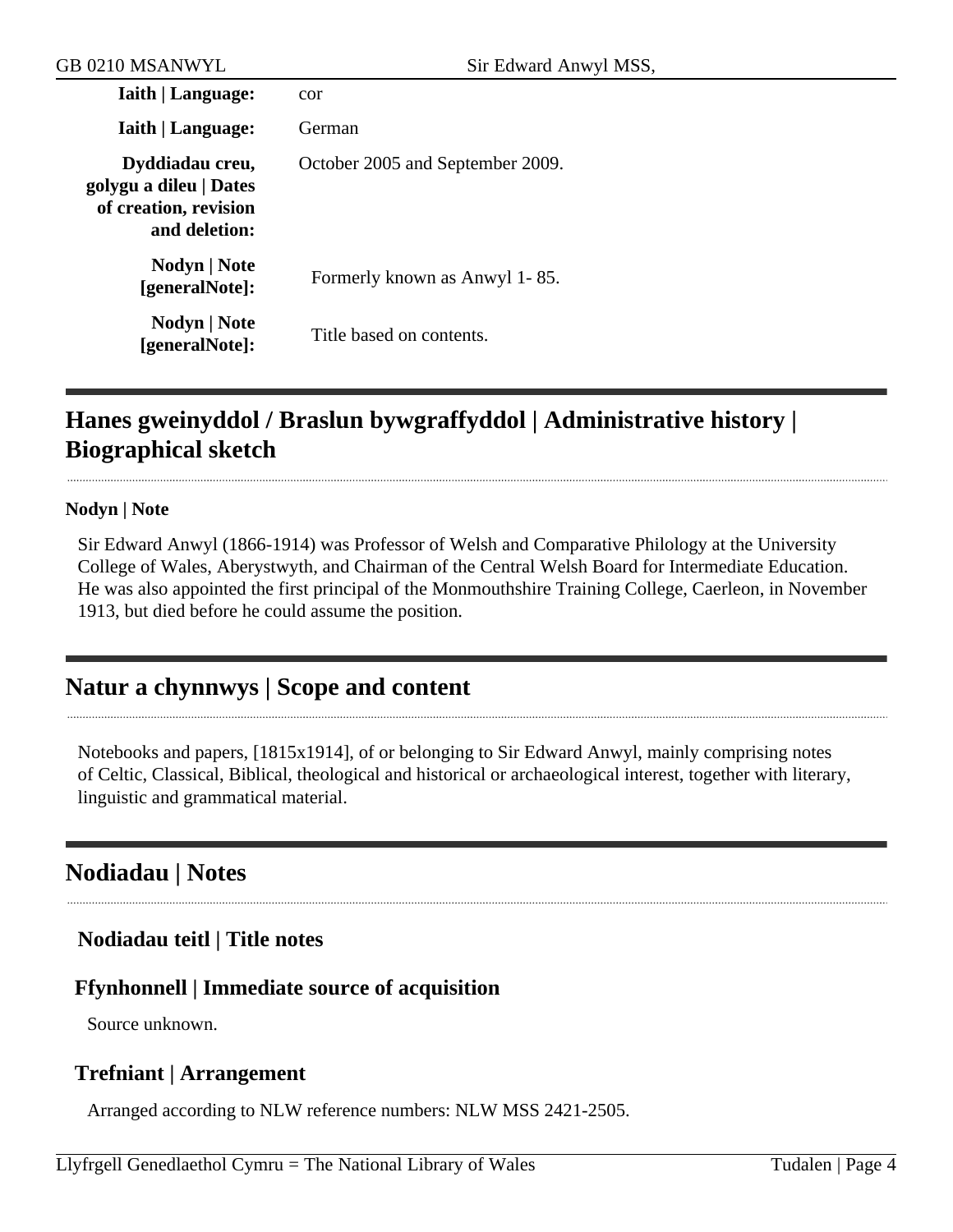#### **Rhestrau cymorth | Finding aids**

The descriptions are also available in the Handlist of Manuscripts in the National Library of Wales, Volume I (Aberystwyth, 1943).

### **Disgrifiadau deunydd | Related material**

See also NLW, Anwyl Family Papers.

#### **Nodiadau eraill | Other notes**

### <span id="page-4-0"></span>**Pwyntiau mynediad | Access points**

• Anwyl, E. (Edward), 1866-1914 -- Archives. (pwnc) | (subject)

# <span id="page-4-1"></span>**Disgrifiad cyfres | Series descriptions**

| Cod cyfeirnod        | Teitl   Title                                                                                                                                                    | Dyddiadau   Dates | Disgrifiad ffisegol   Physical |
|----------------------|------------------------------------------------------------------------------------------------------------------------------------------------------------------|-------------------|--------------------------------|
| Reference code       |                                                                                                                                                                  |                   | description                    |
| <b>NLW MS 2421A.</b> | File - Accounts,                                                                                                                                                 | [1885x1914]/      |                                |
| vtls004331949        |                                                                                                                                                                  |                   |                                |
| (WIAbNL)0000331949   |                                                                                                                                                                  |                   |                                |
|                      | Crëwr   Creator:                                                                                                                                                 |                   |                                |
|                      | Sir Edward Anwyl.                                                                                                                                                |                   |                                |
|                      | Natur a chynnwys / Scope and content:                                                                                                                            |                   |                                |
|                      | Personal accounts; a note of money collected in some Cardiganshire and Carmarthenshire districs for the<br>Armenian Fund, 1896-1897; and a mathematics notebook. |                   |                                |
|                      | Nodyn   Note [generalNote]:                                                                                                                                      |                   |                                |
|                      | Formerly known as Anwyl 1.                                                                                                                                       |                   |                                |
|                      | Nodyn   Note [generalNote]:                                                                                                                                      |                   |                                |
|                      | Title based on contents.                                                                                                                                         |                   |                                |
|                      | Nodyn   Note [generalNote]:                                                                                                                                      |                   |                                |
|                      | Preferred citation: NLW MS 2421A.                                                                                                                                |                   |                                |
|                      | Lleoliad ffisegol   Physical location:                                                                                                                           |                   |                                |
|                      | ARCH/MSS (GB0210)                                                                                                                                                |                   |                                |
| <b>NLW MS 2422A.</b> | File - Old Testament history,                                                                                                                                    | [1900x1914]       |                                |
| vtls004332040        |                                                                                                                                                                  |                   |                                |
| (WIAbNL)0000332040   |                                                                                                                                                                  |                   |                                |
|                      | Crëwr   Creator:                                                                                                                                                 |                   |                                |
|                      | Sir Edward Anwyl.                                                                                                                                                |                   |                                |
|                      | Natur a chynnwys / Scope and content:                                                                                                                            |                   |                                |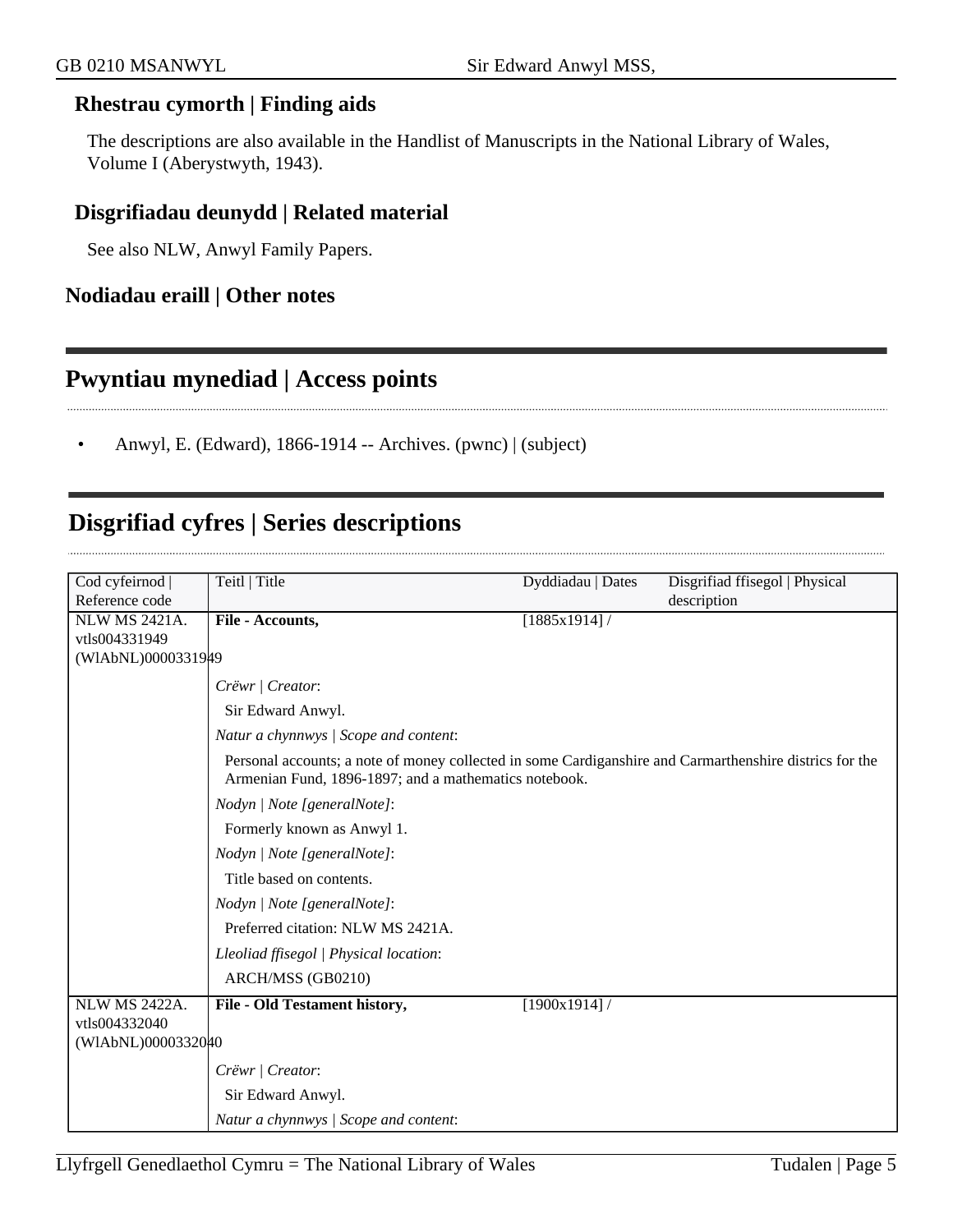|                                     | Notes on Old Testament History, the apocryphal scriptures, prehistory, and archaeology.                                                                                                                                     |  |  |
|-------------------------------------|-----------------------------------------------------------------------------------------------------------------------------------------------------------------------------------------------------------------------------|--|--|
|                                     | Nodyn   Note [generalNote]:                                                                                                                                                                                                 |  |  |
|                                     | Formerly known as Anwyl 2.                                                                                                                                                                                                  |  |  |
|                                     | Nodyn   Note [generalNote]:                                                                                                                                                                                                 |  |  |
|                                     | Title based on contents.                                                                                                                                                                                                    |  |  |
|                                     | Nodyn   Note [generalNote]:                                                                                                                                                                                                 |  |  |
|                                     | Preferred citation: NLW MS 2422A.                                                                                                                                                                                           |  |  |
|                                     | Lleoliad ffisegol   Physical location:                                                                                                                                                                                      |  |  |
|                                     | ARCH/MSS (GB0210)                                                                                                                                                                                                           |  |  |
| <b>NLW MS 2423B.</b>                | <b>File - Biblical Gleanings,</b><br>1815 /                                                                                                                                                                                 |  |  |
| vtls004332044                       |                                                                                                                                                                                                                             |  |  |
| (WIAbNL)0000332044                  |                                                                                                                                                                                                                             |  |  |
|                                     | Crëwr   Creator:                                                                                                                                                                                                            |  |  |
|                                     | Thomas Wemyss and George Bayne.                                                                                                                                                                                             |  |  |
|                                     | Natur a chynnwys / Scope and content:                                                                                                                                                                                       |  |  |
|                                     | 'Biblical Gleanings; or a Collection of Passages and Scriptures  generally considered to be<br>mistranslated  with Proposed Corrections, and notes By Thomas Wemyss. Arranged in numerical order<br>by George Bayne, 1815'. |  |  |
|                                     | Nodyn   Note [generalNote]:                                                                                                                                                                                                 |  |  |
|                                     | Formerly known as Anwyl 3.                                                                                                                                                                                                  |  |  |
|                                     | Nodyn   Note [generalNote]:                                                                                                                                                                                                 |  |  |
|                                     | Title based on contents.                                                                                                                                                                                                    |  |  |
|                                     | Nodyn   Note [generalNote]:                                                                                                                                                                                                 |  |  |
|                                     | Preferred citation: NLW MS 2423B.                                                                                                                                                                                           |  |  |
|                                     | Lleoliad ffisegol   Physical location:                                                                                                                                                                                      |  |  |
|                                     | ARCH/MSS (GB0210)                                                                                                                                                                                                           |  |  |
| <b>NLW MS 2424A.</b>                | File - Y Gogynfeirdd,<br>[1900x1914]                                                                                                                                                                                        |  |  |
| vtls004332047<br>(WIAbNL)0000332047 |                                                                                                                                                                                                                             |  |  |
|                                     | Crëwr   Creator:                                                                                                                                                                                                            |  |  |
|                                     | Sir Edward Anwyl.                                                                                                                                                                                                           |  |  |
|                                     | Natur a chynnwys / Scope and content:                                                                                                                                                                                       |  |  |
|                                     | Notes made on reading an article on 'Y Gogynfeirdd' by Joseph Loth in Revue Celtique, J. Gwenogvryn<br>Evans's Reports on Manuscripts in the Welsh Language, etc.                                                           |  |  |
|                                     | Nodyn   Note [generalNote]:                                                                                                                                                                                                 |  |  |
|                                     | Formerly known as Anwyl 4.                                                                                                                                                                                                  |  |  |
|                                     | Nodyn   Note [generalNote]:                                                                                                                                                                                                 |  |  |
|                                     | Title based on contents.                                                                                                                                                                                                    |  |  |
|                                     | Nodyn   Note [generalNote]:                                                                                                                                                                                                 |  |  |
|                                     | Preferred citation: NLW MS 2424A.                                                                                                                                                                                           |  |  |
|                                     | Lleoliad ffisegol   Physical location:                                                                                                                                                                                      |  |  |
|                                     | ARCH/MSS (GB0210)                                                                                                                                                                                                           |  |  |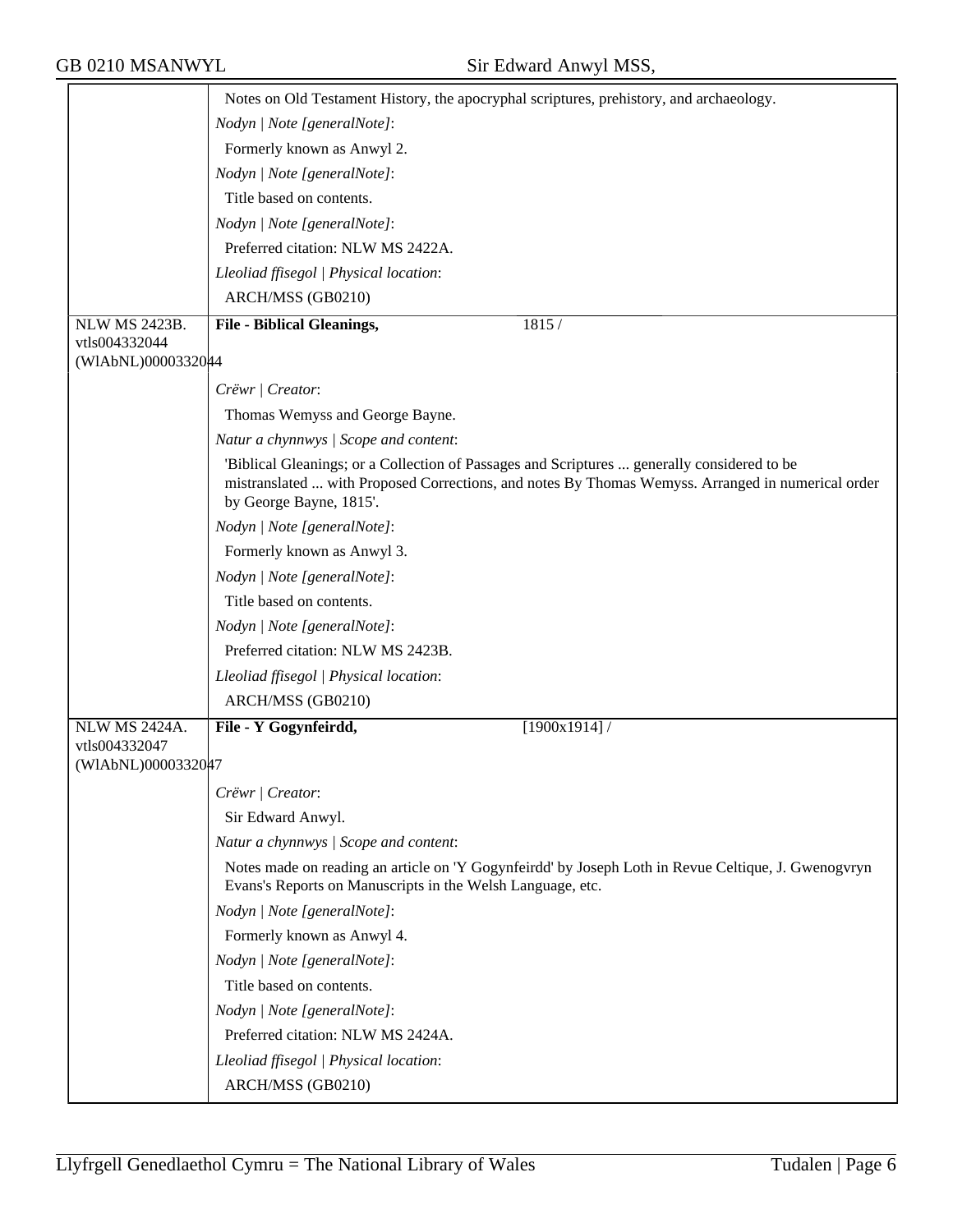|  | Sir Edward Anwyl MSS, |  |  |
|--|-----------------------|--|--|
|--|-----------------------|--|--|

| <b>NLW MS 2425A.</b>                | $\mathbf{u}$ . Equal $\mathbf{u}$ is the state $\mathbf{v}$<br>File - De Rerum Natura,<br>[1900x1914] |  |  |
|-------------------------------------|-------------------------------------------------------------------------------------------------------|--|--|
| vtls004332257                       |                                                                                                       |  |  |
| (WIAbNL)0000332257                  |                                                                                                       |  |  |
|                                     | Crëwr   Creator:                                                                                      |  |  |
|                                     | Sir Edward Anwyl.                                                                                     |  |  |
|                                     | Natur a chynnwys / Scope and content:                                                                 |  |  |
|                                     | Notes made on reading Lucretius : De rerum natura.                                                    |  |  |
|                                     | Nodyn   Note [generalNote]:                                                                           |  |  |
|                                     | Formerly known as Anwyl 5.                                                                            |  |  |
|                                     | Nodyn   Note [generalNote]:                                                                           |  |  |
|                                     | Title based on contents.                                                                              |  |  |
|                                     | Nodyn   Note [generalNote]:                                                                           |  |  |
|                                     | Preferred citation: NLW MS 2425A.                                                                     |  |  |
|                                     | Lleoliad ffisegol   Physical location:                                                                |  |  |
|                                     | ARCH/MSS (GB0210)                                                                                     |  |  |
| <b>NLW MS 2426A.</b>                | File - A diary,<br>1899 /                                                                             |  |  |
| vtls004332263                       |                                                                                                       |  |  |
| (WIAbNL)0000332263                  |                                                                                                       |  |  |
|                                     | Crëwr   Creator:                                                                                      |  |  |
|                                     | Sir Edward Anwyl.                                                                                     |  |  |
|                                     | Natur a chynnwys / Scope and content:                                                                 |  |  |
|                                     | Edward Anwyl's diary of appointments for 1899.                                                        |  |  |
|                                     | Nodyn   Note [generalNote]:                                                                           |  |  |
|                                     | Formerly known as Anwyl 6.                                                                            |  |  |
|                                     | Nodyn   Note [generalNote]:                                                                           |  |  |
|                                     | Title based on contents.                                                                              |  |  |
|                                     | Nodyn   Note [generalNote]:                                                                           |  |  |
|                                     | Preferred citation: NLW MS 2426A.                                                                     |  |  |
|                                     | Lleoliad ffisegol   Physical location:                                                                |  |  |
|                                     | ARCH/MSS (GB0210)                                                                                     |  |  |
| <b>NLW MS 2427A.</b>                | 1882/<br>File - Latin and Greek phrases,                                                              |  |  |
| vtls004332306<br>(WIAbNL)0000332306 |                                                                                                       |  |  |
|                                     | Crëwr   Creator:                                                                                      |  |  |
|                                     | Sir Edward Anwyl.                                                                                     |  |  |
|                                     | Natur a chynnwys / Scope and content:                                                                 |  |  |
|                                     | 'A dictionary of Latin and Greek phrases  Compiled from the Best Authors  by Edward Anwyl, The        |  |  |
|                                     | King's School, Chester , 1882'.                                                                       |  |  |
|                                     | Nodyn   Note [generalNote]:                                                                           |  |  |
|                                     | Formerly known as Anwyl 7.                                                                            |  |  |
|                                     | Nodyn   Note [generalNote]:                                                                           |  |  |
|                                     | Title based on contents.                                                                              |  |  |
|                                     | Nodyn   Note [generalNote]:                                                                           |  |  |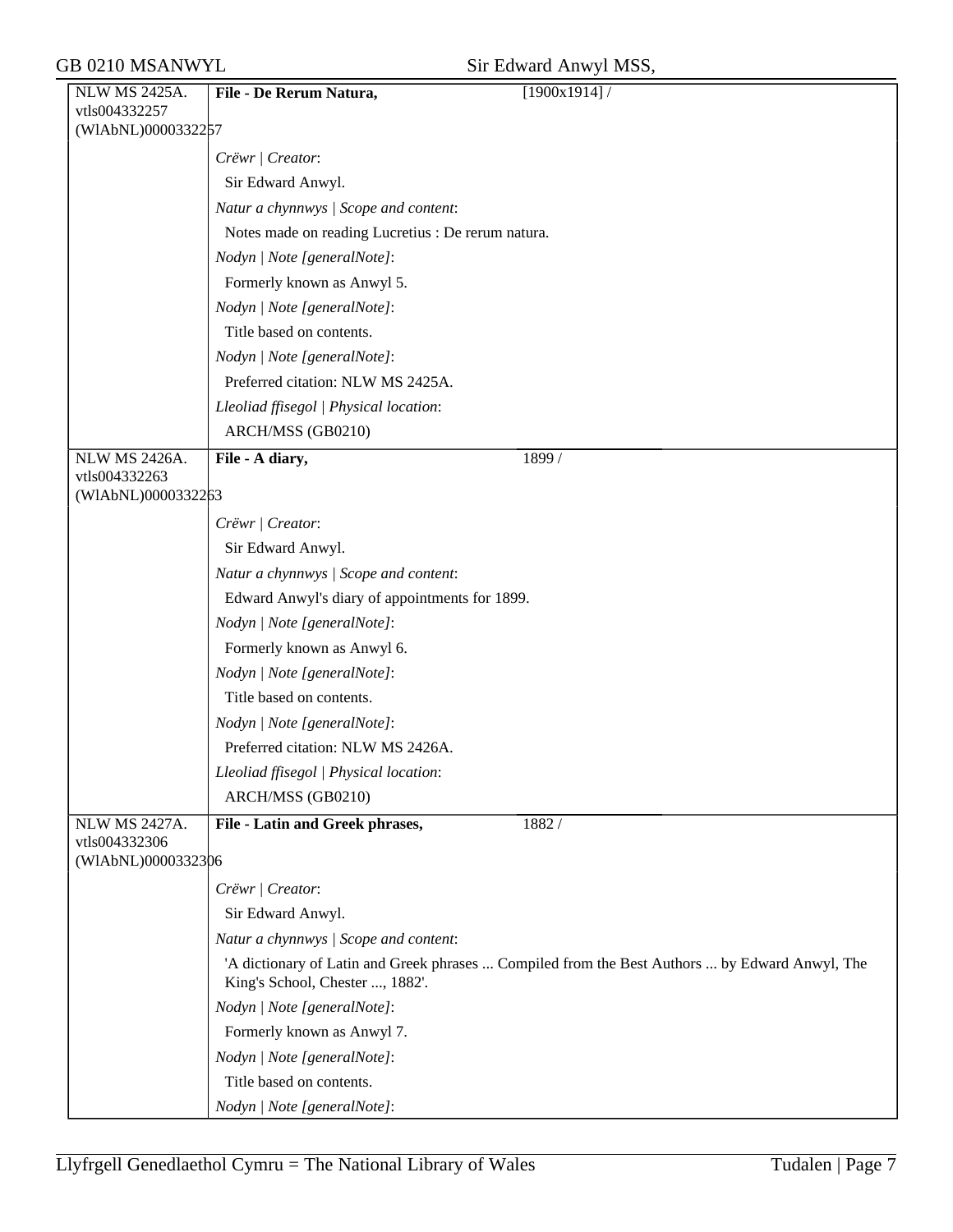|                                       | Preferred citation: NLW MS 2427A.                 |                                                                                                          |
|---------------------------------------|---------------------------------------------------|----------------------------------------------------------------------------------------------------------|
|                                       | Lleoliad ffisegol   Physical location:            |                                                                                                          |
|                                       | ARCH/MSS (GB0210)                                 |                                                                                                          |
| <b>NLW MS 2428A.</b>                  | <b>File - Notes on phonetics,</b>                 | [1885x1899]/                                                                                             |
| vtls004332309                         |                                                   |                                                                                                          |
| (WIAbNL)0000332309                    |                                                   |                                                                                                          |
|                                       | Crëwr   Creator:                                  |                                                                                                          |
|                                       | Sir Edward Anwyl.                                 |                                                                                                          |
|                                       | Natur a chynnwys / Scope and content:             |                                                                                                          |
|                                       | Notes on phonetics.                               |                                                                                                          |
|                                       | Nodyn   Note [generalNote]:                       |                                                                                                          |
|                                       | Formerly known as Anwyl 8.                        |                                                                                                          |
|                                       | Nodyn   Note [generalNote]:                       |                                                                                                          |
|                                       | Title based on contents.                          |                                                                                                          |
|                                       | Nodyn   Note [generalNote]:                       |                                                                                                          |
|                                       | Preferred citation: NLW MS 2428A.                 |                                                                                                          |
|                                       | Lleoliad ffisegol   Physical location:            |                                                                                                          |
|                                       | ARCH/MSS (GB0210)                                 |                                                                                                          |
| <b>NLW MS 2429A.</b>                  | File - Welsh history and literature,              | [1885x1914]/                                                                                             |
| vtls004332321<br>(WIAbNL)0000332321   |                                                   |                                                                                                          |
|                                       |                                                   |                                                                                                          |
|                                       | Crëwr   Creator:                                  |                                                                                                          |
|                                       | Sir Edward Anwyl.                                 |                                                                                                          |
|                                       | Natur a chynnwys / Scope and content:             |                                                                                                          |
|                                       |                                                   | Notes and references relating to the Arthurian legend, Welsh history and literature, and the Welsh laws. |
|                                       | Nodyn   Note [generalNote]:                       |                                                                                                          |
|                                       | Formerly known as Anwyl 9.                        |                                                                                                          |
|                                       | Nodyn   Note [generalNote]:                       |                                                                                                          |
|                                       | Title based on contents.                          |                                                                                                          |
|                                       | Nodyn   Note [generalNote]:                       |                                                                                                          |
|                                       | Preferred citation: NLW MS 2429A.                 |                                                                                                          |
|                                       | Lleoliad ffisegol   Physical location:            |                                                                                                          |
|                                       | ARCH/MSS (GB0210)                                 |                                                                                                          |
| <b>NLW MS 2430A.</b><br>vtls004332398 | File - Philological and historical notes,         | [1885x1899]                                                                                              |
| (WIAbNL)0000332398                    |                                                   |                                                                                                          |
|                                       | Crëwr   Creator:                                  |                                                                                                          |
|                                       | Sir Edward Anwyl.                                 |                                                                                                          |
|                                       | Natur a chynnwys / Scope and content:             |                                                                                                          |
|                                       | notes on early Welsh history and topography, etc. | A vocabulary of ancient Welsh words, notes made on reading John Beddoe : The Races of Britain (1885),    |
|                                       | Nodyn   Note [generalNote]:                       |                                                                                                          |
|                                       | Formerly known as Anwyl 10.                       |                                                                                                          |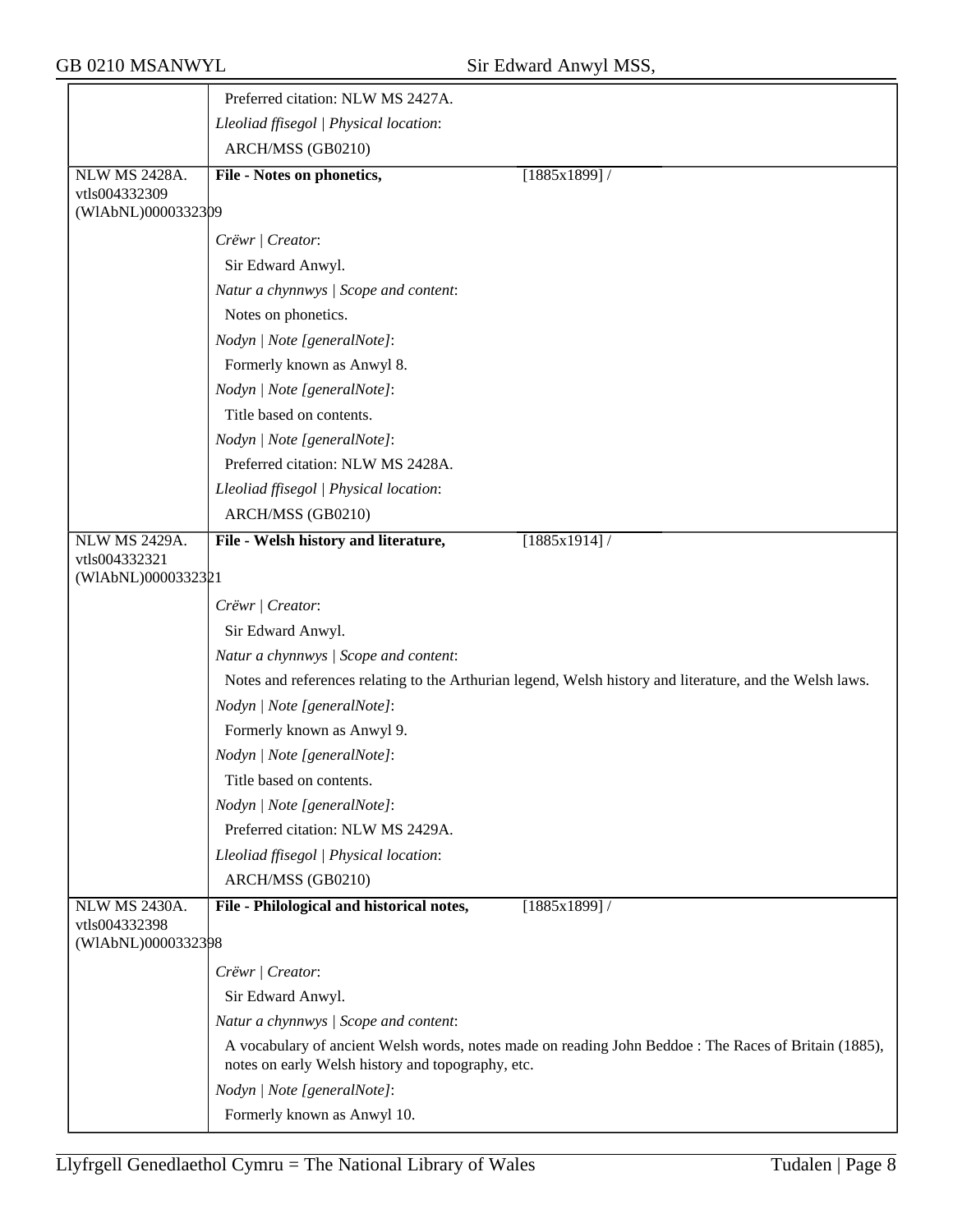|                         | Nodyn   Note [generalNote]:                                                                                                                                                                                                          |
|-------------------------|--------------------------------------------------------------------------------------------------------------------------------------------------------------------------------------------------------------------------------------|
|                         | Title based on contents.                                                                                                                                                                                                             |
|                         | Nodyn   Note [generalNote]:                                                                                                                                                                                                          |
|                         | Preferred citation: NLW MS 2430A.                                                                                                                                                                                                    |
|                         | Lleoliad ffisegol   Physical location:                                                                                                                                                                                               |
|                         | ARCH/MSS (GB0210)                                                                                                                                                                                                                    |
| <b>NLW MSS</b>          | File - Celtic folklore, institutions,<br>$[1885x1914]$ /                                                                                                                                                                             |
| 2431-2432A,             |                                                                                                                                                                                                                                      |
| 2433B.<br>vtls004332437 |                                                                                                                                                                                                                                      |
| (WIAbNL)0000332487      |                                                                                                                                                                                                                                      |
|                         | Crëwr   Creator:                                                                                                                                                                                                                     |
|                         | Sir Edward Anwyl.                                                                                                                                                                                                                    |
|                         | Natur a chynnwys / Scope and content:                                                                                                                                                                                                |
|                         | Notes and extracts, mainly from printed sources, relating to the Celtic family, Celtic institutions, laws,                                                                                                                           |
|                         | customs, folklore, etc.                                                                                                                                                                                                              |
|                         | Nodyn   Note [generalNote]:                                                                                                                                                                                                          |
|                         | Formerly known as Anwyl 11-13.                                                                                                                                                                                                       |
|                         | Nodyn   Note [generalNote]:                                                                                                                                                                                                          |
|                         | Title based on contents.                                                                                                                                                                                                             |
|                         | Nodyn   Note [generalNote]:                                                                                                                                                                                                          |
|                         | Preferred citation: NLW MSS 2431-2432A, 2433B.                                                                                                                                                                                       |
|                         | Lleoliad ffisegol   Physical location:                                                                                                                                                                                               |
|                         | ARCH/MSS (GB0210)                                                                                                                                                                                                                    |
| <b>NLW MSS</b>          | File - The early settlers of Wales,<br>[1900x1909]                                                                                                                                                                                   |
| 2434-2435A.             |                                                                                                                                                                                                                                      |
| vtls004332445           |                                                                                                                                                                                                                                      |
| (WIAbNL)0000332445      |                                                                                                                                                                                                                                      |
|                         | Crëwr   Creator:                                                                                                                                                                                                                     |
|                         | Sir Edward Anwyl.                                                                                                                                                                                                                    |
|                         | Natur a chynnwys / Scope and content:                                                                                                                                                                                                |
|                         | Notes written by Edward Anwyl for the preparation of a series of articles on the early settlers of<br>Anglesey, Brecknockshire, Cardiganshire, Caernarvonshire, and Monmouthshire, printed in Archaeologia<br>Cambrensis, 1903-1909. |
|                         | Nodyn   Note [generalNote]:                                                                                                                                                                                                          |
|                         | Formerly known as Anwyl 14-15.                                                                                                                                                                                                       |
|                         | Nodyn   Note [generalNote]:                                                                                                                                                                                                          |
|                         | Title based on contents.                                                                                                                                                                                                             |
|                         | Nodyn   Note [generalNote]:                                                                                                                                                                                                          |
|                         | Preferred citation: NLW MSS 2434-2435A.                                                                                                                                                                                              |
|                         | Lleoliad ffisegol   Physical location:                                                                                                                                                                                               |
|                         | ARCH/MSS (GB0210)                                                                                                                                                                                                                    |
| <b>NLW MS 2436A.</b>    | File - Anthropology and archaeology,<br>$[1885x1914]$ /                                                                                                                                                                              |
| vtls004332454           |                                                                                                                                                                                                                                      |
| (WIAbNL)0000332454      |                                                                                                                                                                                                                                      |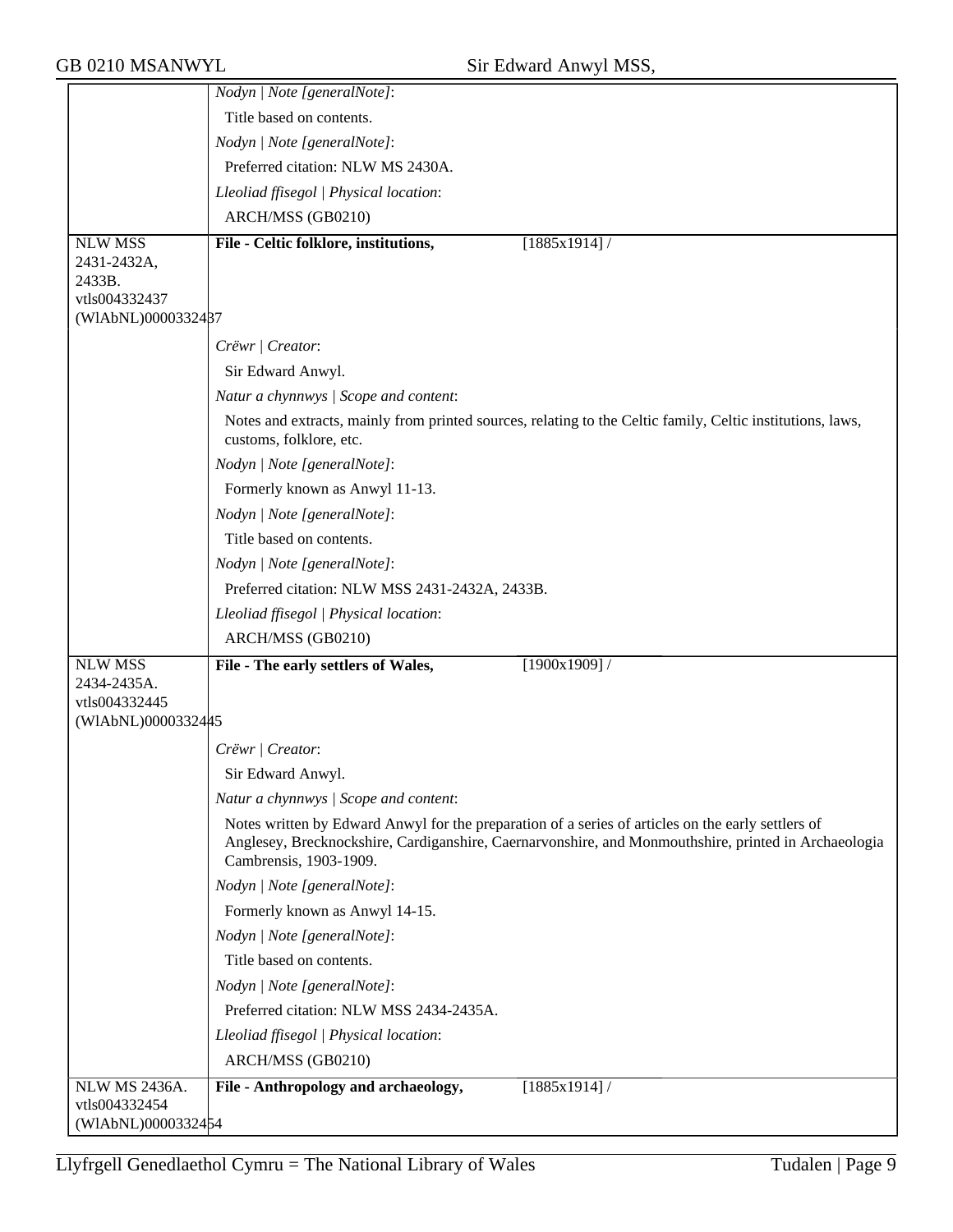|                                     | Crëwr   Creator:                                                                                                                                                |  |  |
|-------------------------------------|-----------------------------------------------------------------------------------------------------------------------------------------------------------------|--|--|
|                                     | Sir Edward Anwyl.                                                                                                                                               |  |  |
|                                     | Natur a chynnwys / Scope and content:                                                                                                                           |  |  |
|                                     | Notes on anthropology and Celtic archaeology.                                                                                                                   |  |  |
|                                     | Nodyn   Note [generalNote]:                                                                                                                                     |  |  |
|                                     | Formerly known as Anwyl 16.                                                                                                                                     |  |  |
|                                     | Nodyn   Note [generalNote]:                                                                                                                                     |  |  |
|                                     | Title based on contents.                                                                                                                                        |  |  |
|                                     | Nodyn   Note [generalNote]:                                                                                                                                     |  |  |
|                                     | Preferred citation: NLW MS 2436A.                                                                                                                               |  |  |
|                                     | Lleoliad ffisegol   Physical location:                                                                                                                          |  |  |
|                                     | ARCH/MSS (GB0210)                                                                                                                                               |  |  |
| <b>NLW MS 2437C.</b>                | File - Theology and anthropology,<br>$[1885x1914]$ /                                                                                                            |  |  |
| vtls004332476                       |                                                                                                                                                                 |  |  |
| (WIAbNL)0000332476                  |                                                                                                                                                                 |  |  |
|                                     | Crëwr   Creator:                                                                                                                                                |  |  |
|                                     | Sir Edward Anwyl.                                                                                                                                               |  |  |
|                                     | Natur a chynnwys / Scope and content:                                                                                                                           |  |  |
|                                     | Addresses on 'Some tendencies of current religious thought' and 'Anwariaid y byd. Rhai o'u harferion a'u<br>moesau', and notes on dogmatic theology and theism. |  |  |
|                                     | Nodyn   Note [generalNote]:                                                                                                                                     |  |  |
|                                     | Formerly known as Anwyl 17.                                                                                                                                     |  |  |
|                                     | Nodyn   Note [generalNote]:                                                                                                                                     |  |  |
|                                     | Title based on contents.                                                                                                                                        |  |  |
|                                     | Nodyn   Note [generalNote]:                                                                                                                                     |  |  |
|                                     | Preferred citation: NLW MS 2437C.                                                                                                                               |  |  |
|                                     | Lleoliad ffisegol   Physical location:                                                                                                                          |  |  |
|                                     | ARCH/MSS (GB0210)                                                                                                                                               |  |  |
| NLW MS 2438B.                       | File - The Higher Criticism,<br>[1885x1914]                                                                                                                     |  |  |
| vtls004332489<br>(WIAbNL)0000332489 |                                                                                                                                                                 |  |  |
|                                     | Crëwr   Creator:                                                                                                                                                |  |  |
|                                     | Sir Edward Anwyl.                                                                                                                                               |  |  |
|                                     | Natur a chynnwys / Scope and content:                                                                                                                           |  |  |
|                                     | An address on 'The Higher Criticism of the Old Testament', notes on the scriptures and on modern<br>Greece, and Arabic vocabulary, etc.                         |  |  |
|                                     | Nodyn   Note [generalNote]:                                                                                                                                     |  |  |
|                                     | Formerly known as Anwyl 18.                                                                                                                                     |  |  |
|                                     | Nodyn   Note [generalNote]:                                                                                                                                     |  |  |
|                                     | Title based on contents.                                                                                                                                        |  |  |
|                                     | Nodyn   Note [generalNote]:                                                                                                                                     |  |  |
|                                     | Preferred citation: NLW MS 2438B.                                                                                                                               |  |  |
|                                     | Lleoliad ffisegol   Physical location:                                                                                                                          |  |  |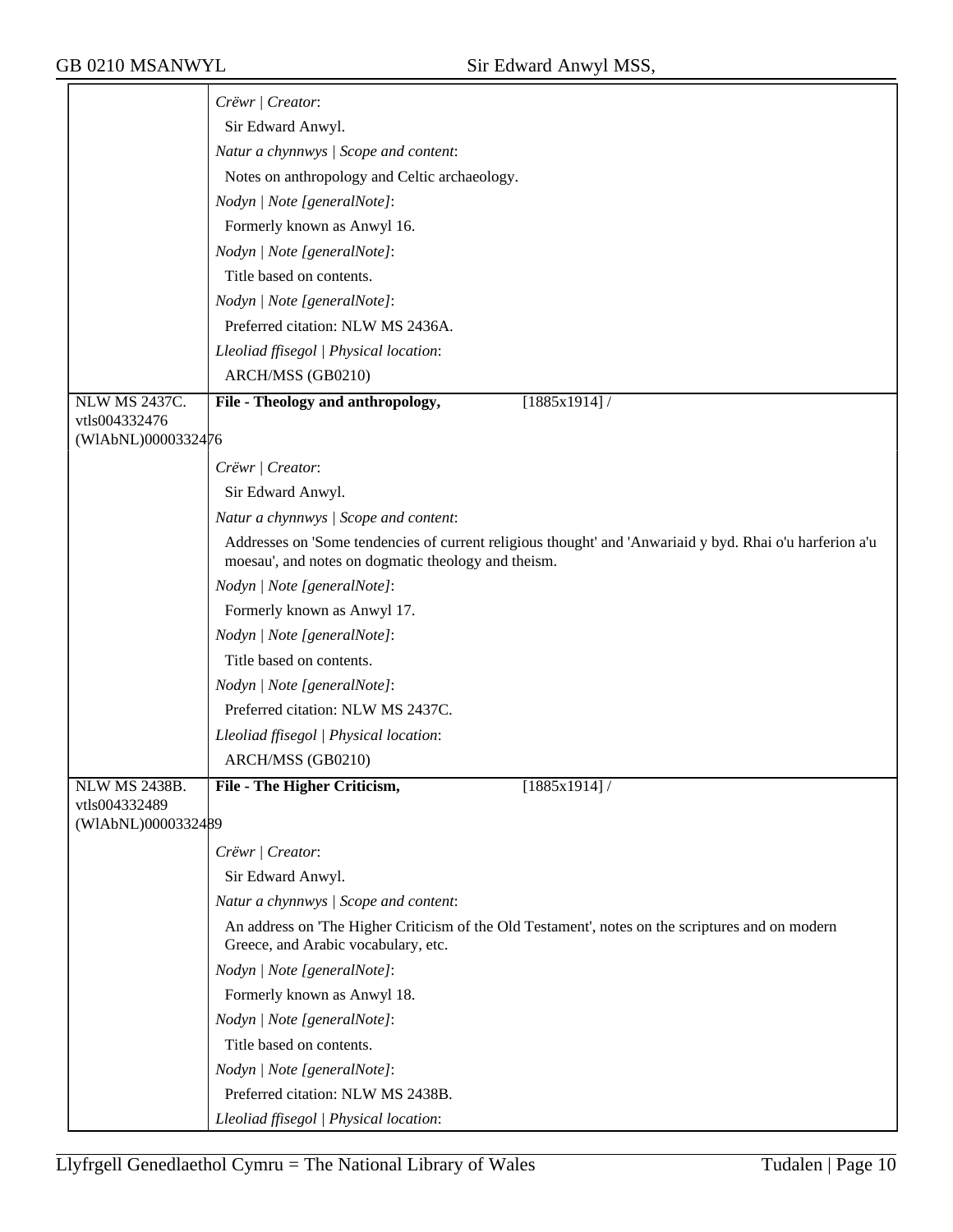|                                     | ARCH/MSS (GB0210)                                                                                          |  |  |  |
|-------------------------------------|------------------------------------------------------------------------------------------------------------|--|--|--|
| <b>NLW MS 2439C.</b>                | File - New Testament theology,<br>[1885x1914]/                                                             |  |  |  |
| vtls004332544<br>(WIAbNL)00003325#4 |                                                                                                            |  |  |  |
|                                     |                                                                                                            |  |  |  |
|                                     | Crëwr   Creator:                                                                                           |  |  |  |
|                                     | Sir Edward Anwyl.                                                                                          |  |  |  |
|                                     | Natur a chynnwys / Scope and content:                                                                      |  |  |  |
|                                     | Notes on New Testament theology; extracts from the poems of William Llyn taken from Cardiff MS. 8;<br>etc. |  |  |  |
|                                     | Nodyn   Note [generalNote]:                                                                                |  |  |  |
|                                     | Formerly known as Anwyl 19.                                                                                |  |  |  |
|                                     | Nodyn   Note [generalNote]:                                                                                |  |  |  |
|                                     | Title based on contents.                                                                                   |  |  |  |
|                                     | Nodyn   Note [generalNote]:                                                                                |  |  |  |
|                                     | Preferred citation: NLW MS 2439C.                                                                          |  |  |  |
|                                     | Lleoliad ffisegol   Physical location:                                                                     |  |  |  |
|                                     | ARCH/MSS (GB0210)                                                                                          |  |  |  |
| NLW MS 2440B.                       | File - The philosophy of Schopenhauer,<br>$[1885x1914]$ /                                                  |  |  |  |
| vtls004332564                       |                                                                                                            |  |  |  |
| (WIAbNL)0000332564                  |                                                                                                            |  |  |  |
|                                     | Crëwr   Creator:                                                                                           |  |  |  |
|                                     | Sir Edward Anwyl.                                                                                          |  |  |  |
|                                     | Natur a chynnwys / Scope and content:                                                                      |  |  |  |
|                                     | An essay on Schopenhauer and his philosophy.                                                               |  |  |  |
|                                     | Nodyn   Note [generalNote]:                                                                                |  |  |  |
|                                     | Formerly known as Anwyl 20.                                                                                |  |  |  |
|                                     | Nodyn   Note [generalNote]:                                                                                |  |  |  |
|                                     | Title based on contents.                                                                                   |  |  |  |
|                                     | Nodyn   Note [generalNote]:                                                                                |  |  |  |
|                                     | Preferred citation: NLW MS 2440B.                                                                          |  |  |  |
|                                     | Lleoliad ffisegol   Physical location:                                                                     |  |  |  |
|                                     | ARCH/MSS (GB0210)                                                                                          |  |  |  |
| <b>NLW MSS</b><br>2441-2442B,       | File - A student's exercise books,<br>$[1885x1899]$ .                                                      |  |  |  |
| 2443-2444C.                         |                                                                                                            |  |  |  |
| vtls004332605                       |                                                                                                            |  |  |  |
| (WIAbNL)0000332605                  |                                                                                                            |  |  |  |
|                                     | Natur a chynnwys / Scope and content:                                                                      |  |  |  |
|                                     | A student's exercise books containing notes on ethics and metaphysics, Latin and Greek exercises, etc.     |  |  |  |
|                                     | Nodyn   Note [generalNote]:                                                                                |  |  |  |
|                                     | Formerly known as Anwyl 21-24.                                                                             |  |  |  |
|                                     | Nodyn   Note [generalNote]:                                                                                |  |  |  |
|                                     | Title based on contents.                                                                                   |  |  |  |
|                                     | Nodyn   Note [generalNote]:                                                                                |  |  |  |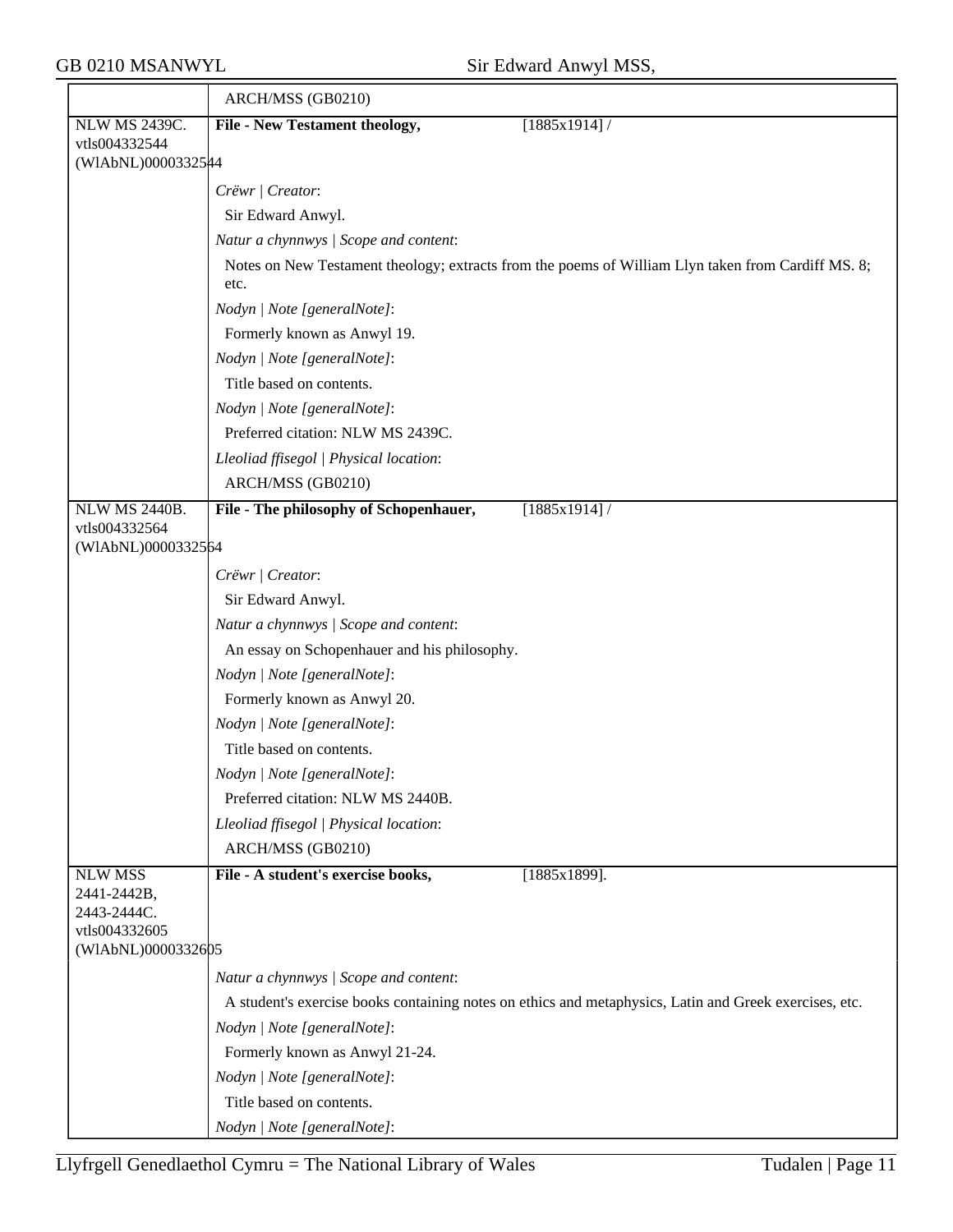|                                     | Preferred citation: NLW MSS 2441-2442B, 2443-2444C.                                                                   |                 |  |  |
|-------------------------------------|-----------------------------------------------------------------------------------------------------------------------|-----------------|--|--|
|                                     | Lleoliad ffisegol   Physical location:                                                                                |                 |  |  |
|                                     | ARCH/MSS (GB0210)                                                                                                     |                 |  |  |
| NLW MS 2445C.                       | <b>File - Notes on Juvenal,</b>                                                                                       | $[1885x1899]$ / |  |  |
| vtls004332613                       |                                                                                                                       |                 |  |  |
| (WIAbNL)00003326 13                 |                                                                                                                       |                 |  |  |
|                                     | Crëwr   Creator:                                                                                                      |                 |  |  |
|                                     | Sir Edward Anwyl.                                                                                                     |                 |  |  |
|                                     | Natur a chynnwys / Scope and content:                                                                                 |                 |  |  |
|                                     | Notes on Juvenal.                                                                                                     |                 |  |  |
|                                     | Nodyn   Note [generalNote]:                                                                                           |                 |  |  |
|                                     | Formerly known as Anwyl 25.                                                                                           |                 |  |  |
|                                     | Nodyn   Note [generalNote]:                                                                                           |                 |  |  |
|                                     | Title based on contents.                                                                                              |                 |  |  |
|                                     | Nodyn   Note [generalNote]:                                                                                           |                 |  |  |
|                                     | Preferred citation: NLW MS 2445C.                                                                                     |                 |  |  |
|                                     | Lleoliad ffisegol   Physical location:                                                                                |                 |  |  |
|                                     | ARCH/MSS (GB0210)                                                                                                     |                 |  |  |
| <b>NLW MS 2446B.</b>                | File - A vocabulary,                                                                                                  | [1885x1914]/    |  |  |
| vtls004332630<br>(WIAbNL)0000332680 |                                                                                                                       |                 |  |  |
|                                     |                                                                                                                       |                 |  |  |
|                                     | Crëwr   Creator:                                                                                                      |                 |  |  |
|                                     | Sir Edward Anwyl.                                                                                                     |                 |  |  |
|                                     | Natur a chynnwys / Scope and content:                                                                                 |                 |  |  |
|                                     | A list of Latin words with their equivalents in Welsh and the Romance languages.                                      |                 |  |  |
|                                     | Nodyn   Note [generalNote]:                                                                                           |                 |  |  |
|                                     | Formerly known as Anwyl 26.                                                                                           |                 |  |  |
|                                     | Nodyn   Note [generalNote]:                                                                                           |                 |  |  |
|                                     | Title based on contents.                                                                                              |                 |  |  |
|                                     | Nodyn   Note [generalNote]:                                                                                           |                 |  |  |
|                                     | Preferred citation: NLW MS 2446B.                                                                                     |                 |  |  |
|                                     | Lleoliad ffisegol   Physical location:                                                                                |                 |  |  |
|                                     | ARCH/MSS (GB0210)                                                                                                     |                 |  |  |
| <b>NLW MSS</b><br>2447-2448B.       | File - A Sanskrit vocabulary,                                                                                         | [1885x1914]/    |  |  |
| vtls004332634                       |                                                                                                                       |                 |  |  |
| (WIAbNL)0000332684                  |                                                                                                                       |                 |  |  |
|                                     | Crëwr   Creator:                                                                                                      |                 |  |  |
|                                     | Sir Edward Anwyl.                                                                                                     |                 |  |  |
|                                     | Natur a chynnwys / Scope and content:                                                                                 |                 |  |  |
|                                     | A Sanskrit vocabulary and a translation of part of the tale of Nala; notes on the 'Black Book of<br>Carmarthen'; etc. |                 |  |  |
|                                     | Nodyn   Note [generalNote]:                                                                                           |                 |  |  |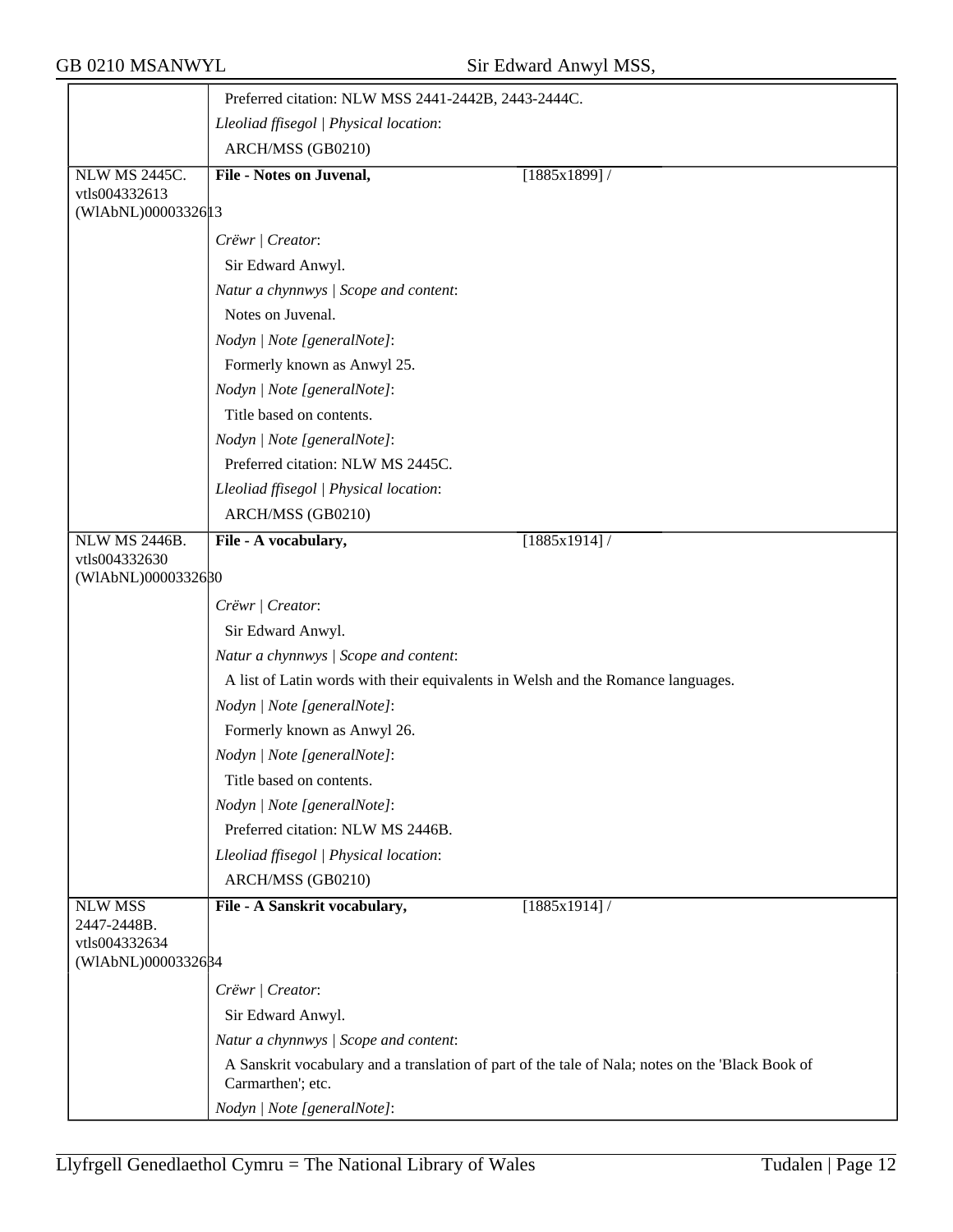|                                     | Formerly known as Anwyl 27-28.                                                                                   |  |
|-------------------------------------|------------------------------------------------------------------------------------------------------------------|--|
|                                     | Nodyn   Note [generalNote]:                                                                                      |  |
|                                     | Title based on contents.                                                                                         |  |
|                                     | Nodyn   Note [generalNote]:                                                                                      |  |
|                                     | Preferred citation: NLW MSS 2447-2448B.                                                                          |  |
|                                     | Lleoliad ffisegol   Physical location:                                                                           |  |
|                                     | ARCH/MSS (GB0210)                                                                                                |  |
| <b>NLW MSS</b>                      | File - An Irish vocabulary,<br>[1885x1914]/                                                                      |  |
| 2449-2450B.                         |                                                                                                                  |  |
| vtls004332640<br>(WIAbNL)0000332640 |                                                                                                                  |  |
|                                     |                                                                                                                  |  |
|                                     | Crëwr   Creator:                                                                                                 |  |
|                                     | Sir Edward Anwyl.                                                                                                |  |
|                                     | Natur a chynnwys / Scope and content:                                                                            |  |
|                                     | An Irish-English vocabulary, with Welsh equivalents added in some cases, and notes on Medieval Welsh<br>grammar. |  |
|                                     | Nodyn   Note [generalNote]:                                                                                      |  |
|                                     | Formerly known as Anwyl 29-30.                                                                                   |  |
|                                     | Nodyn   Note [generalNote]:                                                                                      |  |
|                                     | Title based on contents.                                                                                         |  |
|                                     | Nodyn   Note [generalNote]:                                                                                      |  |
|                                     | Preferred citation: NLW MSS 2449-2450B.                                                                          |  |
|                                     | Lleoliad ffisegol   Physical location:                                                                           |  |
|                                     | ARCH/MSS (GB0210)                                                                                                |  |
| <b>NLW MS 2451C.</b>                | File - Welsh and Irish chronicles,<br>$\sqrt{1885x1899}$ /                                                       |  |
| vtls004332643<br>(WIAbNL)0000332643 |                                                                                                                  |  |
|                                     |                                                                                                                  |  |
|                                     | Crëwr   Creator:                                                                                                 |  |
|                                     | Sir Edward Anwyl.                                                                                                |  |
|                                     | Natur a chynnwys / Scope and content:                                                                            |  |
|                                     | Notes on early Welsh chronicles, the Book of Leinster, inscriptions, etc.                                        |  |
|                                     | Nodyn   Note [generalNote]:                                                                                      |  |
|                                     | Formerly known as Anwyl 31.                                                                                      |  |
|                                     | Nodyn   Note [generalNote]:                                                                                      |  |
|                                     | Title based on contents.                                                                                         |  |
|                                     | Nodyn   Note [generalNote]:                                                                                      |  |
|                                     | Preferred citation: NLW MS 2451C.                                                                                |  |
|                                     | Lleoliad ffisegol   Physical location:                                                                           |  |
|                                     | ARCH/MSS (GB0210)                                                                                                |  |
| <b>NLW MS 2452B.</b>                | File - Dafydd ap Gwilym,<br>$[1885x1899]$ /                                                                      |  |
| vtls004332691<br>(WIAbNL)0000332691 |                                                                                                                  |  |
|                                     |                                                                                                                  |  |
|                                     | Crëwr   Creator:                                                                                                 |  |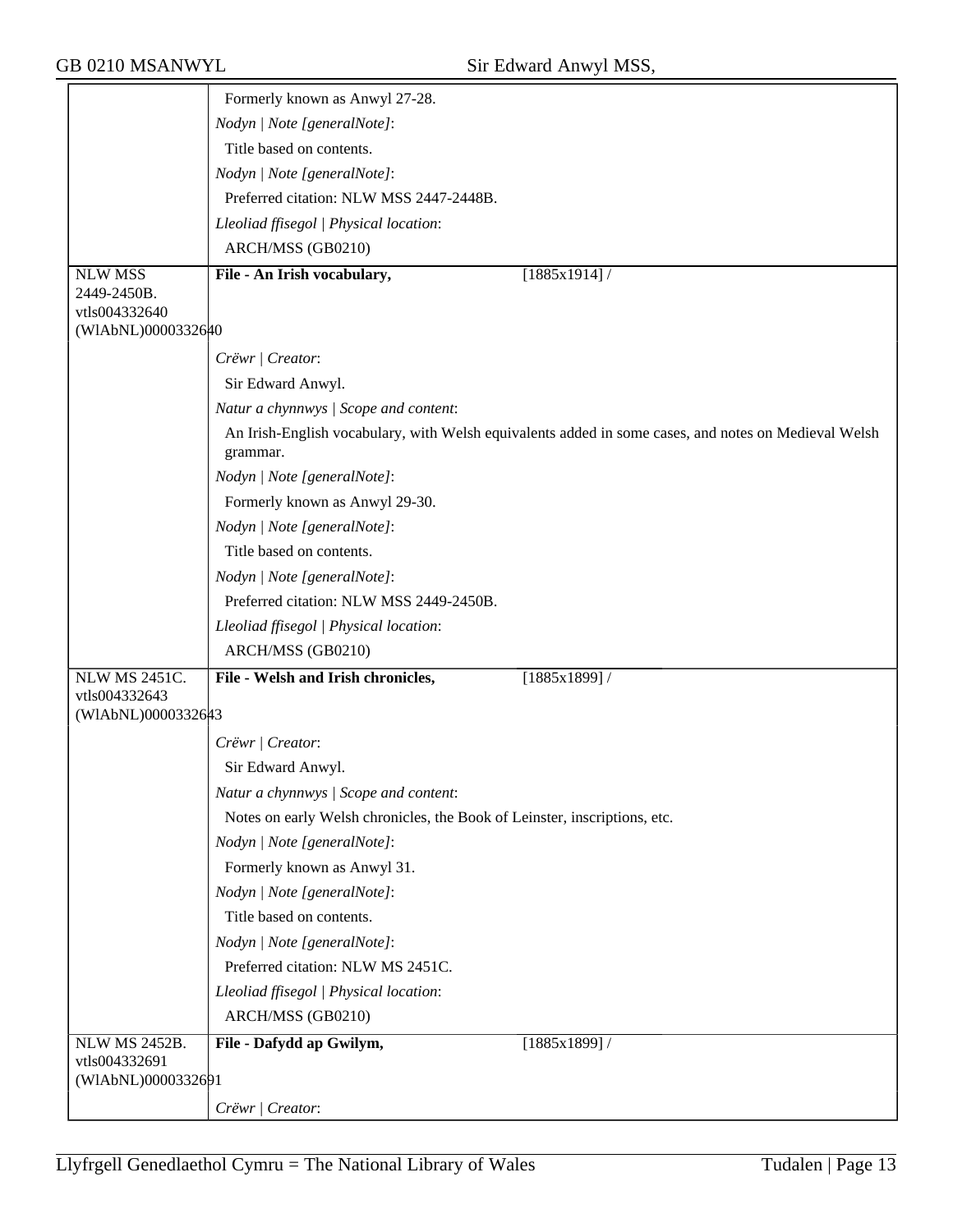|                      | Sir Edward Anwyl.                                                                                                  |
|----------------------|--------------------------------------------------------------------------------------------------------------------|
|                      | Natur a chynnwys / Scope and content:                                                                              |
|                      | Notes on the poems of Dafydd ap Gwilym.                                                                            |
|                      | Nodyn   Note [generalNote]:                                                                                        |
|                      | Formerly known as Anwyl 32.                                                                                        |
|                      | Nodyn   Note [generalNote]:                                                                                        |
|                      | Title based on contents.                                                                                           |
|                      | Nodyn   Note [generalNote]:                                                                                        |
|                      | Preferred citation: NLW MS 2452B.                                                                                  |
|                      | Lleoliad ffisegol   Physical location:                                                                             |
|                      | ARCH/MSS (GB0210)                                                                                                  |
| <b>NLW MS 2453C.</b> | File - Miscellanea,<br>[late 19 cent.]                                                                             |
| vtls004332710        |                                                                                                                    |
| (WIAbNL)00003327 10  |                                                                                                                    |
|                      | Crëwr   Creator:                                                                                                   |
|                      | Sir Edward Anwyl.                                                                                                  |
|                      | Natur a chynnwys / Scope and content:                                                                              |
|                      | Biographical references, and notes on the poetry of Dafydd ap Gwilym and his successors and on<br>phonetics.       |
|                      | Nodyn   Note [generalNote]:                                                                                        |
|                      | Formerly known as Anwyl 33.                                                                                        |
|                      | Nodyn   Note [generalNote]:                                                                                        |
|                      | Title based on contents.                                                                                           |
|                      | Nodyn   Note [generalNote]:                                                                                        |
|                      | Preferred citation: NLW MS 2453C.                                                                                  |
|                      | Lleoliad ffisegol   Physical location:                                                                             |
|                      | ARCH/MSS (GB0210)                                                                                                  |
| <b>NLW MS 2454B.</b> | File - Y Gogynfeirdd,<br>[1885x1914]/                                                                              |
| vtls004332713        |                                                                                                                    |
| (WIAbNL)00003327 13  |                                                                                                                    |
|                      | Crëwr   Creator:                                                                                                   |
|                      | Sir Edward Anwyl.                                                                                                  |
|                      | Natur a chynnwys / Scope and content:                                                                              |
|                      | Notes on 'Y Gogynfeirdd' with extracts from their poems, and miscellaneous notes on Hebrew and other<br>languages. |
|                      | Nodyn   Note [generalNote]:                                                                                        |
|                      | Formerly known as Anwyl 34.                                                                                        |
|                      | Nodyn   Note [generalNote]:                                                                                        |
|                      | Title based on contents.                                                                                           |
|                      | Nodyn   Note [generalNote]:                                                                                        |
|                      | Preferred citation: NLW MS 2454B.                                                                                  |
|                      | Lleoliad ffisegol   Physical location:                                                                             |
|                      | ARCH/MSS (GB0210)                                                                                                  |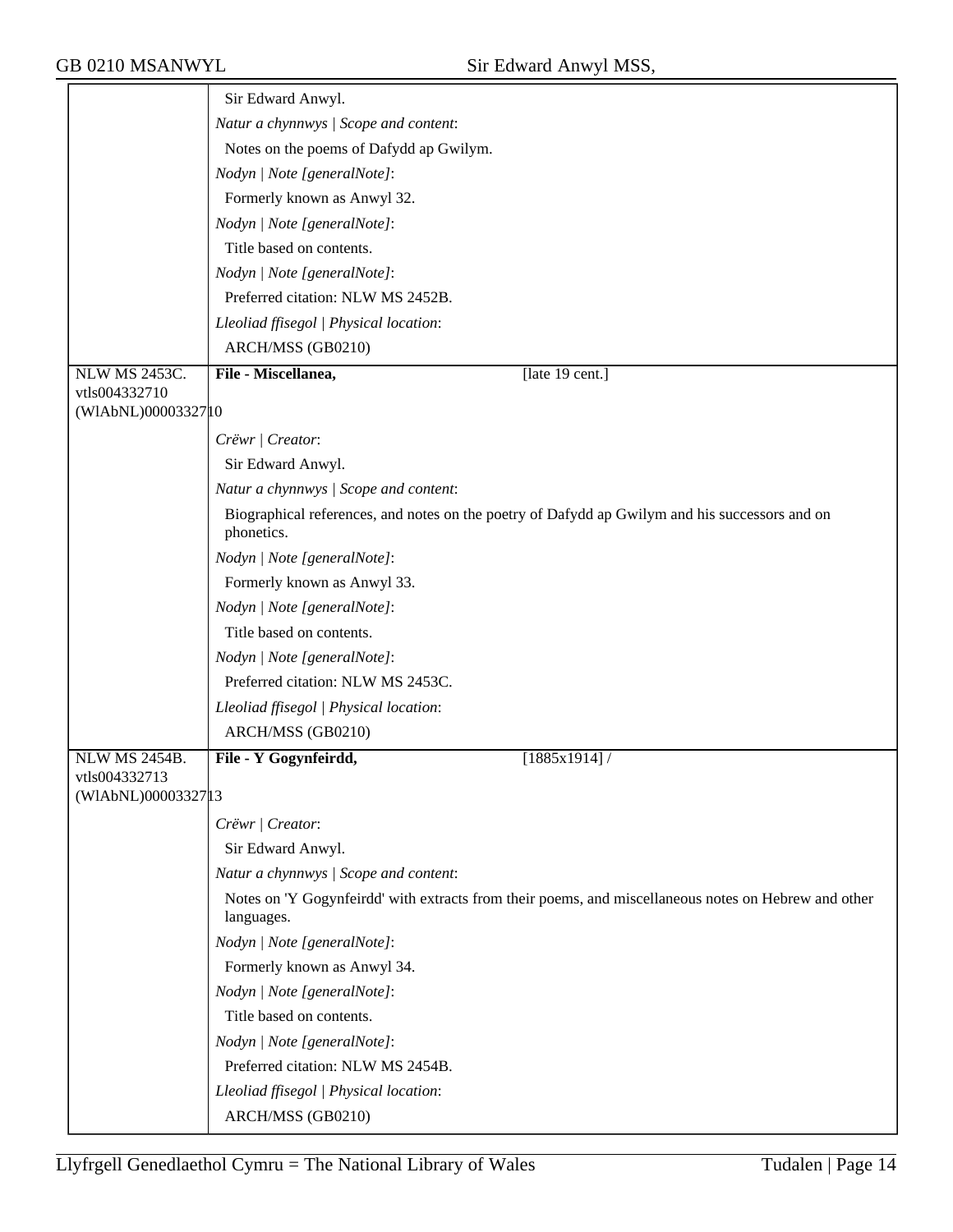|  | Sir Edward Anwyl MSS, |  |  |
|--|-----------------------|--|--|
|--|-----------------------|--|--|

| <b>NLW MS 2455C.</b>          | File - Latin philology,<br>[1885x1914]/                                                 |
|-------------------------------|-----------------------------------------------------------------------------------------|
| vtls004332717                 |                                                                                         |
| (WIAbNL)0000332717            |                                                                                         |
|                               | Crëwr   Creator:                                                                        |
|                               | Sir Edward Anwyl.                                                                       |
|                               | Natur a chynnwys / Scope and content:                                                   |
|                               | Notes on Latin philology and a transcript of a cywydd by Tudur Penllyn.                 |
|                               | Nodyn   Note [generalNote]:                                                             |
|                               | Formerly known as Anwyl 35.                                                             |
|                               | Nodyn   Note [generalNote]:                                                             |
|                               | Title based on contents.                                                                |
|                               | Nodyn   Note [generalNote]:                                                             |
|                               | Preferred citation: NLW MS 2455C.                                                       |
|                               | Lleoliad ffisegol   Physical location:                                                  |
|                               | ARCH/MSS (GB0210)                                                                       |
| <b>NLW MS 2456C.</b>          | File - Y Mabinogion,<br>[1885x1914]/                                                    |
| vtls004332744                 |                                                                                         |
| (WIAbNL)0000332744            |                                                                                         |
|                               | Crëwr   Creator:                                                                        |
|                               | Sir Edward Anwyl.                                                                       |
|                               | Natur a chynnwys / Scope and content:                                                   |
|                               | Critical notes and essays on 'Pedair Cainc y Mabinogi' and notes on Welsh grammar, etc. |
|                               | Nodyn   Note [generalNote]:                                                             |
|                               | Formerly known as Anwyl 36.                                                             |
|                               | Nodyn   Note [generalNote]:                                                             |
|                               | Title based on contents.                                                                |
|                               | Nodyn   Note [generalNote]:                                                             |
|                               | Preferred citation: NLW MS 2456C.                                                       |
|                               | Lleoliad ffisegol   Physical location:                                                  |
|                               | ARCH/MSS (GB0210)                                                                       |
| <b>NLW MSS</b><br>2457-2458C. | File - Welsh grammar,<br>[1885x1914]/                                                   |
| vtls004332758                 |                                                                                         |
| (WIAbNL)0000332758            |                                                                                         |
|                               | Crëwr   Creator:                                                                        |
|                               | Sir Edward Anwyl.                                                                       |
|                               | Natur a chynnwys / Scope and content:                                                   |
|                               | Notes on medieval and modern Welsh grammar and philology.                               |
|                               | Nodyn   Note [generalNote]:                                                             |
|                               | Formerly known as Anwyl 37-38.                                                          |
|                               | Nodyn   Note [generalNote]:                                                             |
|                               | Title based on contents.                                                                |
|                               | Nodyn   Note [generalNote]:                                                             |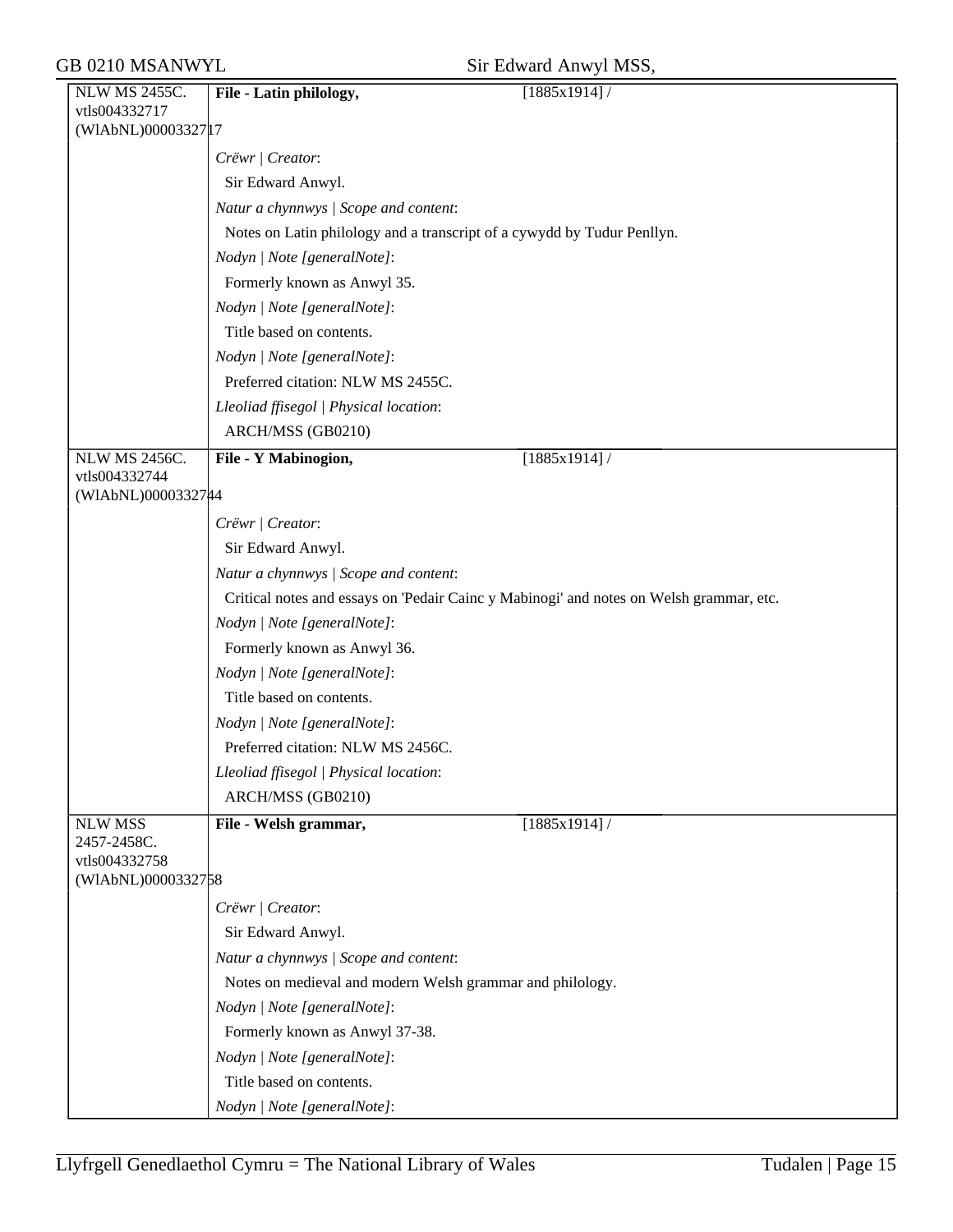|                                                 | Preferred citation: NLW MSS 2457-2458C.                                           |                                                                                                      |
|-------------------------------------------------|-----------------------------------------------------------------------------------|------------------------------------------------------------------------------------------------------|
|                                                 | Lleoliad ffisegol   Physical location:                                            |                                                                                                      |
|                                                 | ARCH/MSS (GB0210)                                                                 |                                                                                                      |
| <b>NLW MSS</b><br>2459C-2460B.<br>vtls004332769 | File - Comparative philology,                                                     | $[1885x1914]$ /                                                                                      |
| (WIAbNL)0000332769                              |                                                                                   |                                                                                                      |
|                                                 | Crëwr   Creator:                                                                  |                                                                                                      |
|                                                 | Sir Edward Anwyl.                                                                 |                                                                                                      |
|                                                 | Natur a chynnwys / Scope and content:                                             |                                                                                                      |
|                                                 | Notes on Celtic and comparative philology, exercises in Russian, etc.             |                                                                                                      |
|                                                 | Nodyn   Note [generalNote]:                                                       |                                                                                                      |
|                                                 | Formerly known as Anwyl 39-40.                                                    |                                                                                                      |
|                                                 | Nodyn   Note [generalNote]:                                                       |                                                                                                      |
|                                                 | Title based on contents.                                                          |                                                                                                      |
|                                                 | Nodyn   Note [generalNote]:                                                       |                                                                                                      |
|                                                 | Preferred citation: NLW MSS 2459C-2460B.                                          |                                                                                                      |
|                                                 | Lleoliad ffisegol   Physical location:                                            |                                                                                                      |
|                                                 | ARCH/MSS (GB0210)                                                                 |                                                                                                      |
| <b>NLW MS</b>                                   | File - Grammatica Celtica,                                                        | $[1885x1914]$ /                                                                                      |
| 2461-2462B.<br>vtls004332773                    |                                                                                   |                                                                                                      |
| (WIAbNL)0000332773                              |                                                                                   |                                                                                                      |
|                                                 | Crëwr   Creator:                                                                  |                                                                                                      |
|                                                 | Sir Edward Anwyl.                                                                 |                                                                                                      |
|                                                 | Natur a chynnwys / Scope and content:                                             |                                                                                                      |
|                                                 |                                                                                   | Notes on, and translations from, J. C. Zeuss: Grammatica Celtica  (Leipzic, 1853, and Berlin, 1871). |
|                                                 | Nodyn   Note [generalNote]:                                                       |                                                                                                      |
|                                                 | Formerly known as Anwyl 41-42.                                                    |                                                                                                      |
|                                                 | Nodyn   Note [generalNote]:                                                       |                                                                                                      |
|                                                 | Title based on contents.                                                          |                                                                                                      |
|                                                 | Nodyn   Note [generalNote]:                                                       |                                                                                                      |
|                                                 | Preferred citation: NLW MS 2461-2462B.                                            |                                                                                                      |
|                                                 | Lleoliad ffisegol   Physical location:                                            |                                                                                                      |
|                                                 | ARCH/MSS (GB0210)                                                                 |                                                                                                      |
| NLW MS 2463B.                                   | File - The legend of St. Kadok,                                                   | [1885x1914]/                                                                                         |
| vtls004332779<br>(WIAbNL)0000332779             |                                                                                   |                                                                                                      |
|                                                 | Crëwr   Creator:                                                                  |                                                                                                      |
|                                                 | Sir Edward Anwyl.                                                                 |                                                                                                      |
|                                                 | Natur a chynnwys / Scope and content:                                             |                                                                                                      |
|                                                 | The legend of St. Kadok, and miscellaneous notes on Welsh grammar and literature. |                                                                                                      |
|                                                 | Nodyn   Note [generalNote]:                                                       |                                                                                                      |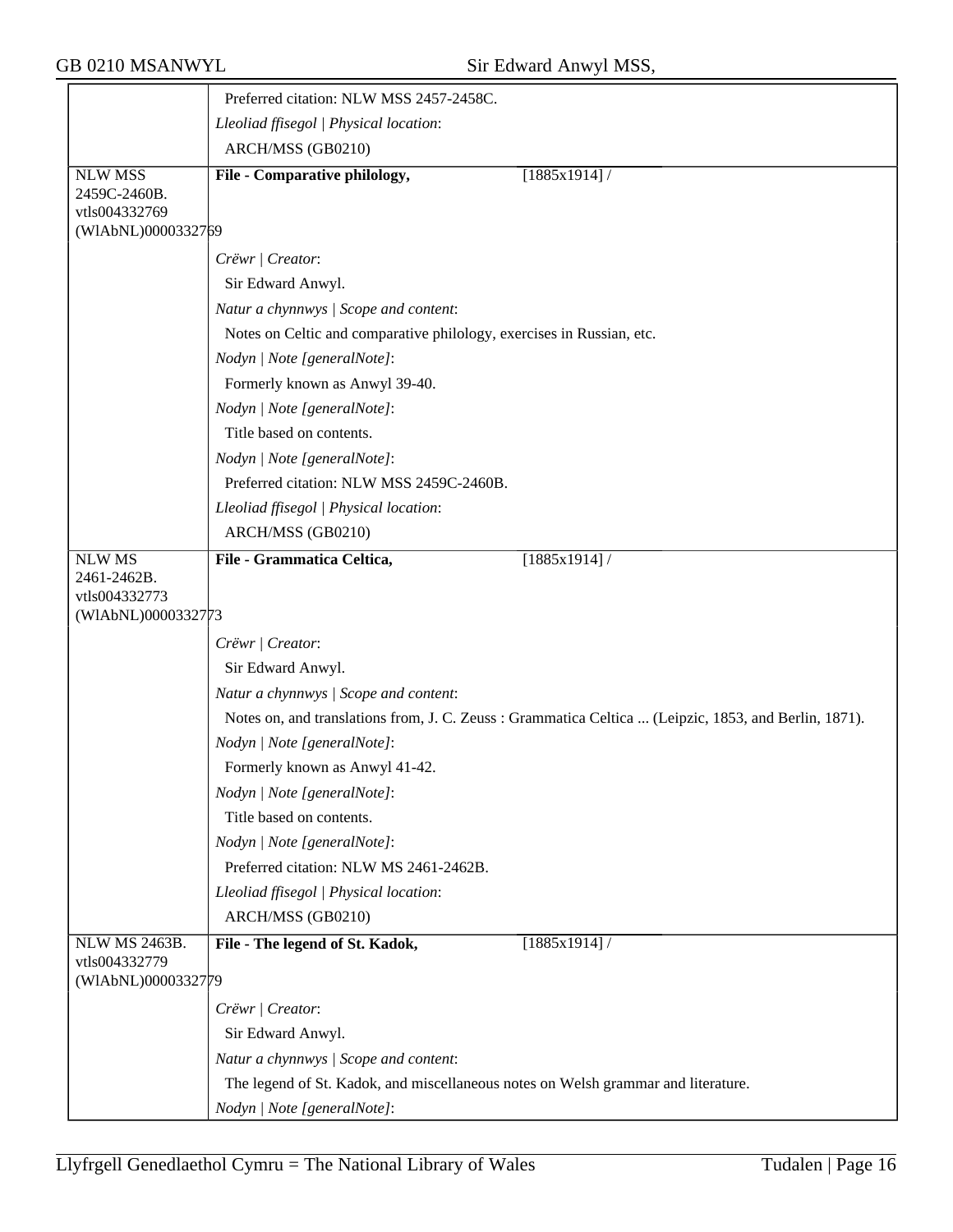|                                     | Formerly known as Anwyl 43.                                                                                                                        |
|-------------------------------------|----------------------------------------------------------------------------------------------------------------------------------------------------|
|                                     | Nodyn   Note [generalNote]:                                                                                                                        |
|                                     | Title based on contents.                                                                                                                           |
|                                     | Nodyn   Note [generalNote]:                                                                                                                        |
|                                     | Preferred citation: NLW MS 2463B.                                                                                                                  |
|                                     | Lleoliad ffisegol   Physical location:                                                                                                             |
|                                     | ARCH/MSS (GB0210)                                                                                                                                  |
| <b>NLW MS 2464C.</b>                | File - Early British history,<br>[1885x1914]/                                                                                                      |
| vtls004332817                       |                                                                                                                                                    |
| (WIAbNL)00003328 17                 |                                                                                                                                                    |
|                                     | Crëwr   Creator:                                                                                                                                   |
|                                     | Sir Edward Anwyl.                                                                                                                                  |
|                                     | Natur a chynnwys / Scope and content:                                                                                                              |
|                                     | Two copies of an article entitled 'Some of the Sources of Early British History', a translation of the<br>Gaulish part of Grammatica Celtica, etc. |
|                                     | Nodyn   Note [generalNote]:                                                                                                                        |
|                                     | Formerly known as Anwyl 44.                                                                                                                        |
|                                     | Nodyn   Note [generalNote]:                                                                                                                        |
|                                     | Title based on contents.                                                                                                                           |
|                                     | Nodyn   Note [generalNote]:                                                                                                                        |
|                                     | Preferred citation: NLW MS 2464C.                                                                                                                  |
|                                     | Lleoliad ffisegol   Physical location:                                                                                                             |
|                                     | ARCH/MSS (GB0210)                                                                                                                                  |
| <b>NLW MS 2465B.</b>                | File - British ethnology,<br>$[1885x1914]$ /                                                                                                       |
| vtls004332821                       |                                                                                                                                                    |
| (WIAbNL)0000332821                  |                                                                                                                                                    |
|                                     | Crëwr   Creator:                                                                                                                                   |
|                                     | Sir Edward Anwyl.                                                                                                                                  |
|                                     | Natur a chynnwys / Scope and content:                                                                                                              |
|                                     | Two copies of an address entitled 'Some recent Researches in British Ethnology ' and notes on Irish<br>literature.                                 |
|                                     | Nodyn   Note [generalNote]:                                                                                                                        |
|                                     | Formerly known as Anwyl 45.                                                                                                                        |
|                                     | Nodyn   Note [generalNote]:                                                                                                                        |
|                                     | Title based on contents.                                                                                                                           |
|                                     | Nodyn   Note [generalNote]:                                                                                                                        |
|                                     | Preferred citation: NLW MS 2465B.                                                                                                                  |
|                                     | Lleoliad ffisegol   Physical location:                                                                                                             |
|                                     | ARCH/MSS (GB0210)                                                                                                                                  |
| NLW MS 2466B.                       | File - Hanes Cymru,<br>$[1885x1914]$ /                                                                                                             |
| vtls004332824<br>(WIAbNL)0000332824 |                                                                                                                                                    |
|                                     | Crëwr   Creator:                                                                                                                                   |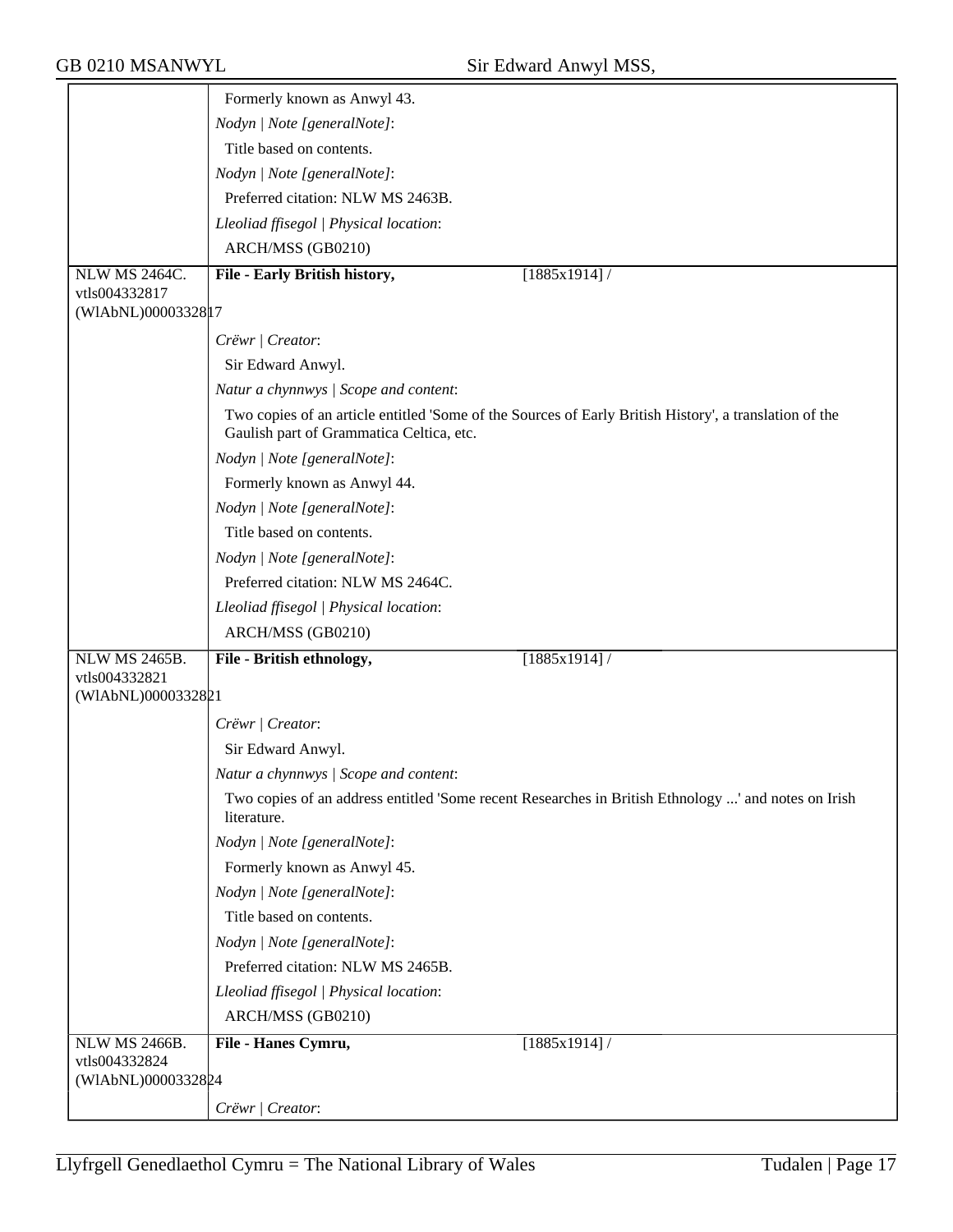|                                     | Sir Edward Anwyl.                                                                                                   |
|-------------------------------------|---------------------------------------------------------------------------------------------------------------------|
|                                     | Natur a chynnwys / Scope and content:                                                                               |
|                                     | An account of the early history of Wales and notes on Welsh place-names, literature, etc.                           |
|                                     | Nodyn   Note [generalNote]:                                                                                         |
|                                     | Formerly known as Anwyl 46.                                                                                         |
|                                     | Nodyn   Note [generalNote]:                                                                                         |
|                                     | Title based on contents.                                                                                            |
|                                     | Nodyn   Note [generalNote]:                                                                                         |
|                                     | Preferred citation: NLW MS 2466B.                                                                                   |
|                                     | Lleoliad ffisegol   Physical location:                                                                              |
|                                     | ARCH/MSS (GB0210)                                                                                                   |
| <b>NLW MS 2467B.</b>                | [1889x1899]/<br>File - The Welsh language,                                                                          |
| vtls004332873                       |                                                                                                                     |
| (WIAbNL)0000332873                  |                                                                                                                     |
|                                     | Crëwr   Creator:                                                                                                    |
|                                     | Sir Edward Anwyl.                                                                                                   |
|                                     | Natur a chynnwys / Scope and content:                                                                               |
|                                     | Extracts relating to early Welsh written remains taken from Henry Bradshaw : Collected Papers<br>(Cambridge, 1889). |
|                                     | Nodyn   Note [generalNote]:                                                                                         |
|                                     | Formerly known as Anwyl 47.                                                                                         |
|                                     | Nodyn   Note [generalNote]:                                                                                         |
|                                     | Title based on contents.                                                                                            |
|                                     | Nodyn   Note [generalNote]:                                                                                         |
|                                     | Preferred citation: NLW MS 2467B.                                                                                   |
|                                     | Lleoliad ffisegol   Physical location:                                                                              |
|                                     | ARCH/MSS (GB0210)                                                                                                   |
| <b>NLW MS 2468C.</b>                | File - Brecknockshire history,<br>[1885x1914]/                                                                      |
| vtls004332902<br>(WIAbNL)0000332902 |                                                                                                                     |
|                                     |                                                                                                                     |
|                                     | Crëwr   Creator:                                                                                                    |
|                                     | Sir Edward Anwyl.                                                                                                   |
|                                     | Natur a chynnwys / Scope and content:                                                                               |
|                                     | Notes on the prehistory and early history of Brecknockshire, etc.                                                   |
|                                     | Nodyn   Note [generalNote]:<br>Formerly known as Anwyl 48.                                                          |
|                                     | Nodyn   Note [generalNote]:                                                                                         |
|                                     | Title based on contents.                                                                                            |
|                                     | Nodyn   Note [generalNote]:                                                                                         |
|                                     | Preferred citation: NLW MS 2468C.                                                                                   |
|                                     | Lleoliad ffisegol   Physical location:                                                                              |
|                                     | ARCH/MSS (GB0210)                                                                                                   |
|                                     |                                                                                                                     |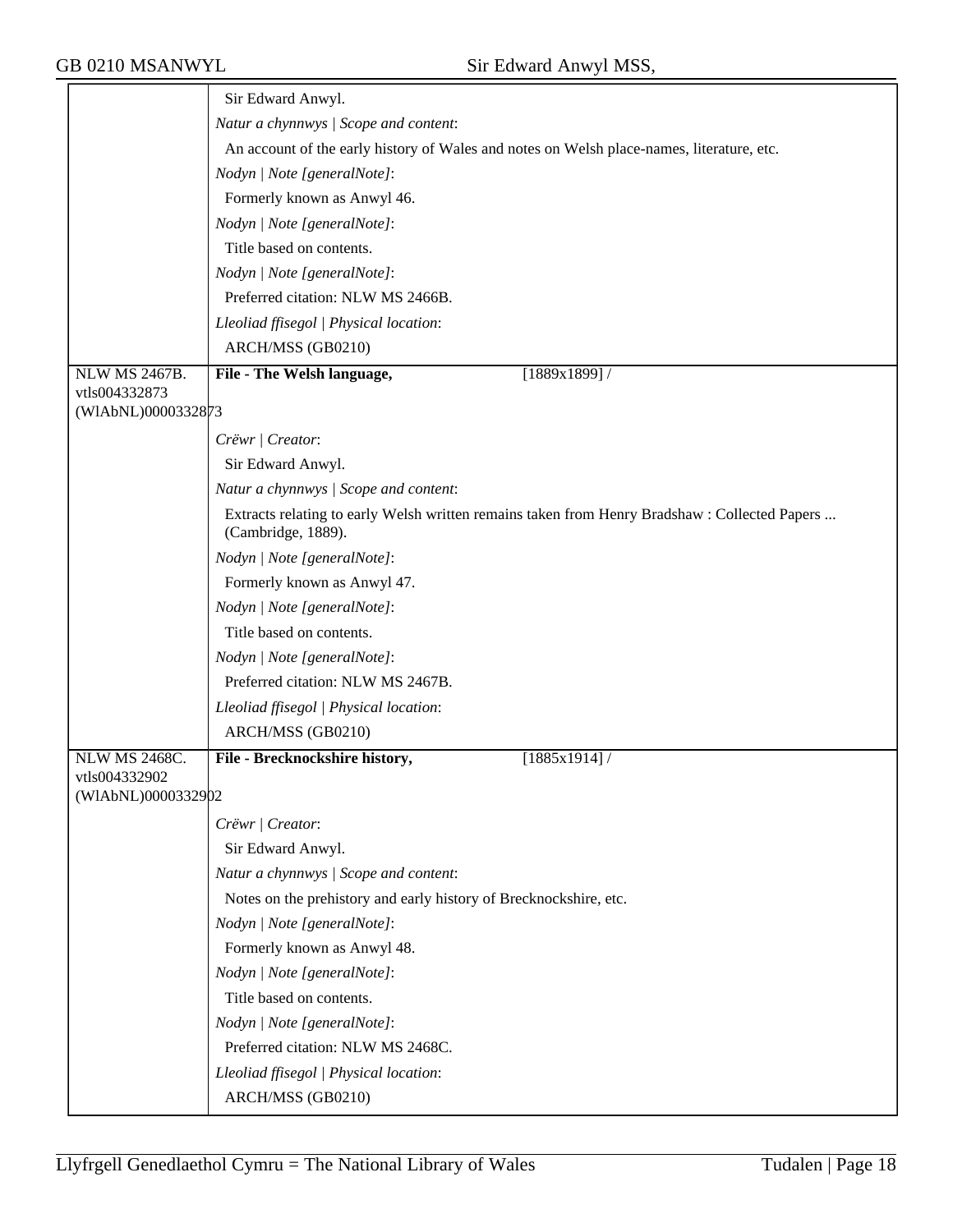| NLW MS 2469C.                       | File - Triads, Bruts,                                                | $\sqrt{1885x1914}$ |
|-------------------------------------|----------------------------------------------------------------------|--------------------|
| vtls004332941                       |                                                                      |                    |
| (WIAbNL)0000332941                  |                                                                      |                    |
|                                     | Crëwr   Creator:                                                     |                    |
|                                     | Sir Edward Anwyl.                                                    |                    |
|                                     | Natur a chynnwys / Scope and content:                                |                    |
|                                     | Notes on the legend of the Holy Grail, the Triads, the Bruts, etc.   |                    |
|                                     | Nodyn   Note [generalNote]:                                          |                    |
|                                     | Formerly known as Anwyl 49.                                          |                    |
|                                     | Nodyn   Note [generalNote]:                                          |                    |
|                                     | Title based on contents.                                             |                    |
|                                     | Nodyn   Note [generalNote]:                                          |                    |
|                                     | Preferred citation: NLW MS 2469C.                                    |                    |
|                                     | Lleoliad ffisegol   Physical location:                               |                    |
|                                     | ARCH/MSS (GB0210)                                                    |                    |
| <b>NLW MS 2470B.</b>                | File - Tendencies in religious thought,                              | $[1885x1914]$ /    |
| vtls004332945<br>(WIAbNL)0000332945 |                                                                      |                    |
|                                     |                                                                      |                    |
|                                     | Crëwr / Creator:                                                     |                    |
|                                     | Sir Edward Anwyl.                                                    |                    |
|                                     | Natur a chynnwys / Scope and content:                                |                    |
|                                     | A draft of an essay on some tendencies of current religious thought. |                    |
|                                     | Nodyn   Note [generalNote]:                                          |                    |
|                                     | Formerly known as Anwyl 50.                                          |                    |
|                                     | Nodyn   Note [generalNote]:                                          |                    |
|                                     | Title based on contents.                                             |                    |
|                                     | Nodyn   Note [generalNote]:                                          |                    |
|                                     | Preferred citation: NLW MS 2470B.                                    |                    |
|                                     | Lleoliad ffisegol   Physical location:                               |                    |
|                                     | ARCH/MSS (GB0210)                                                    |                    |
| NLW MS 2471B.<br>vtls004332971      | File - The Celtic mind,                                              | $[1900x1914]$ /    |
| (WIAbNL)0000332971                  |                                                                      |                    |
|                                     | Crëwr   Creator:                                                     |                    |
|                                     | Sir Edward Anwyl.                                                    |                    |
|                                     | Natur a chynnwys / Scope and content:                                |                    |
|                                     | Notes on the Celtic mind, etc.                                       |                    |
|                                     | Nodyn   Note [generalNote]:                                          |                    |
|                                     | Formerly known as Anwyl 51.                                          |                    |
|                                     | Nodyn   Note [generalNote]:                                          |                    |
|                                     | Title based on contents.                                             |                    |
|                                     | Nodyn   Note [generalNote]:                                          |                    |
|                                     | Preferred citation: NLW MS 2471B.                                    |                    |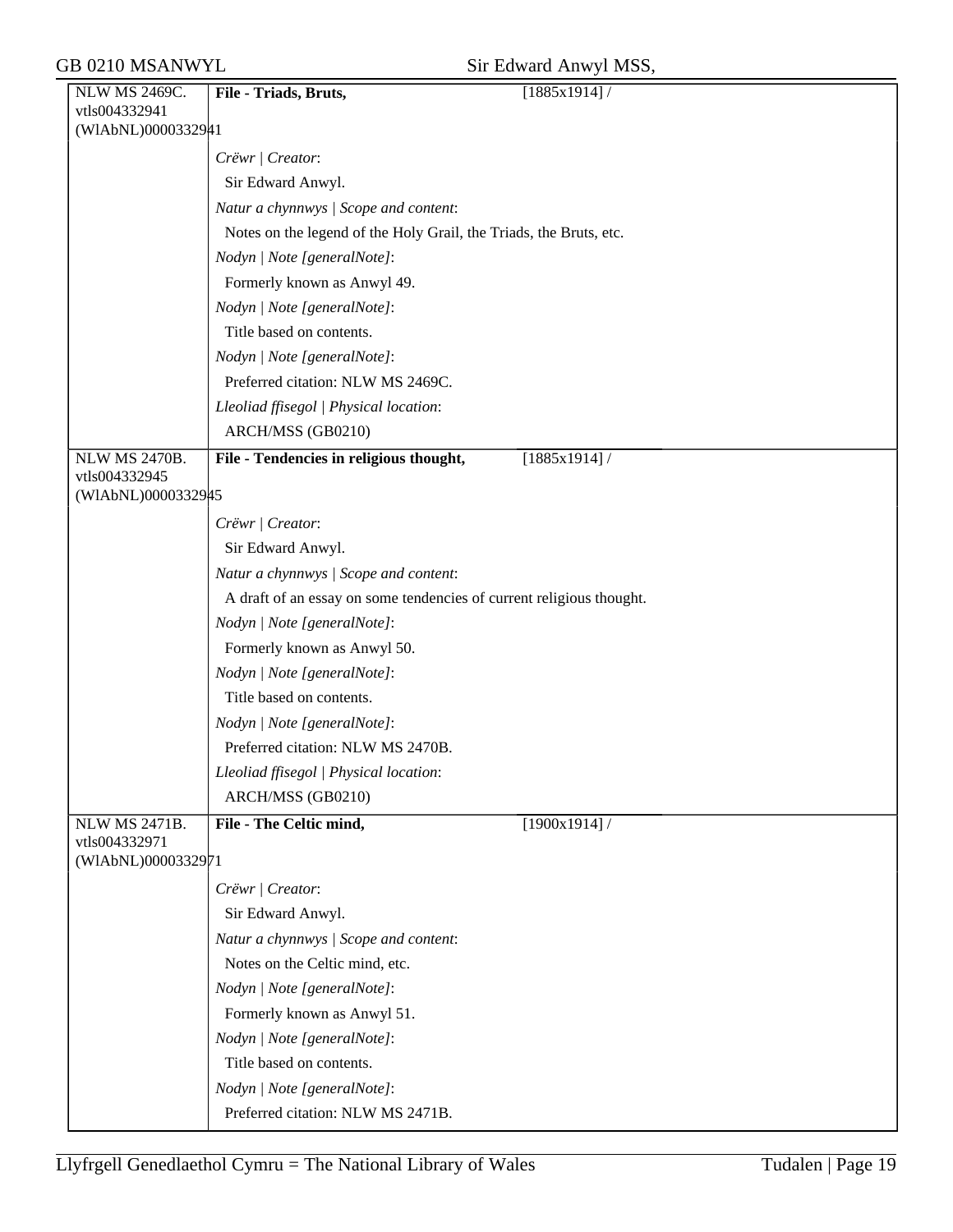|                      | Lleoliad ffisegol   Physical location:                                     |                                                                                                                                                                                                             |
|----------------------|----------------------------------------------------------------------------|-------------------------------------------------------------------------------------------------------------------------------------------------------------------------------------------------------------|
|                      | ARCH/MSS (GB0210)                                                          |                                                                                                                                                                                                             |
| <b>NLW MS 2472B.</b> | File - Ethnology,                                                          | [1900x1914]                                                                                                                                                                                                 |
| vtls004332974        |                                                                            |                                                                                                                                                                                                             |
| (WIAbNL)0000332974   |                                                                            |                                                                                                                                                                                                             |
|                      | Crëwr   Creator:                                                           |                                                                                                                                                                                                             |
|                      | Sir Edward Anwyl.                                                          |                                                                                                                                                                                                             |
|                      | Natur a chynnwys / Scope and content:                                      |                                                                                                                                                                                                             |
|                      | Outline notes on the races of Europe.                                      |                                                                                                                                                                                                             |
|                      | Nodyn   Note [generalNote]:                                                |                                                                                                                                                                                                             |
|                      | Formerly known as Anwyl 52.                                                |                                                                                                                                                                                                             |
|                      | Nodyn   Note [generalNote]:                                                |                                                                                                                                                                                                             |
|                      | Title based on contents.                                                   |                                                                                                                                                                                                             |
|                      | Nodyn   Note [generalNote]:                                                |                                                                                                                                                                                                             |
|                      | Preferred citation: NLW MS 2472B.                                          |                                                                                                                                                                                                             |
|                      | Lleoliad ffisegol   Physical location:                                     |                                                                                                                                                                                                             |
|                      | ARCH/MSS (GB0210)                                                          |                                                                                                                                                                                                             |
| <b>NLW MS 2473C.</b> | File - Welsh dialects,                                                     | $[1900x1914]$ /                                                                                                                                                                                             |
| vtls004332981        |                                                                            |                                                                                                                                                                                                             |
| (WIAbNL)0000332981   |                                                                            |                                                                                                                                                                                                             |
|                      | Crëwr / Creator:                                                           |                                                                                                                                                                                                             |
|                      | Sir Edward Anwyl.                                                          |                                                                                                                                                                                                             |
|                      | Natur a chynnwys / Scope and content:                                      |                                                                                                                                                                                                             |
|                      | Graduates of the University of Wales, of which Edward Anwyl was secretary. | Replies to a questionnaire relating to Welsh dialects circulated by the Dialect Section of the Guild of                                                                                                     |
|                      | Nodyn   Note [generalNote]:                                                |                                                                                                                                                                                                             |
|                      | Formerly known as Anwyl 53.                                                |                                                                                                                                                                                                             |
|                      | Nodyn   Note [generalNote]:                                                |                                                                                                                                                                                                             |
|                      | Title based on contents.                                                   |                                                                                                                                                                                                             |
|                      | Nodyn   Note [generalNote]:                                                |                                                                                                                                                                                                             |
|                      | Preferred citation: NLW MS 2473C.                                          |                                                                                                                                                                                                             |
|                      | Lleoliad ffisegol   Physical location:                                     |                                                                                                                                                                                                             |
|                      | ARCH/MSS (GB0210)                                                          |                                                                                                                                                                                                             |
| <b>NLW MS 2474B.</b> | File - Welsh dialects,                                                     | [1885x1914]/                                                                                                                                                                                                |
| vtls004333078        |                                                                            |                                                                                                                                                                                                             |
| (WIAbNL)0000333078   |                                                                            |                                                                                                                                                                                                             |
|                      | Crëwr   Creator:                                                           |                                                                                                                                                                                                             |
|                      | Sir Edward Anwyl and T. C. Evans.                                          |                                                                                                                                                                                                             |
|                      | Natur a chynnwys / Scope and content:                                      |                                                                                                                                                                                                             |
|                      |                                                                            | A list of Welsh dialect words compiled by Edward Anwyl, proofs of an article by A. W. Wade-Evans on<br>Fishguard Welsh, and notes by T. C. Evans ('Cadrawd') on dialect words and phrases of mid-Glamorgan. |
|                      | Nodyn   Note [generalNote]:                                                |                                                                                                                                                                                                             |
|                      | Formerly known as Anwyl 54.                                                |                                                                                                                                                                                                             |
|                      | Nodyn   Note [generalNote]:                                                |                                                                                                                                                                                                             |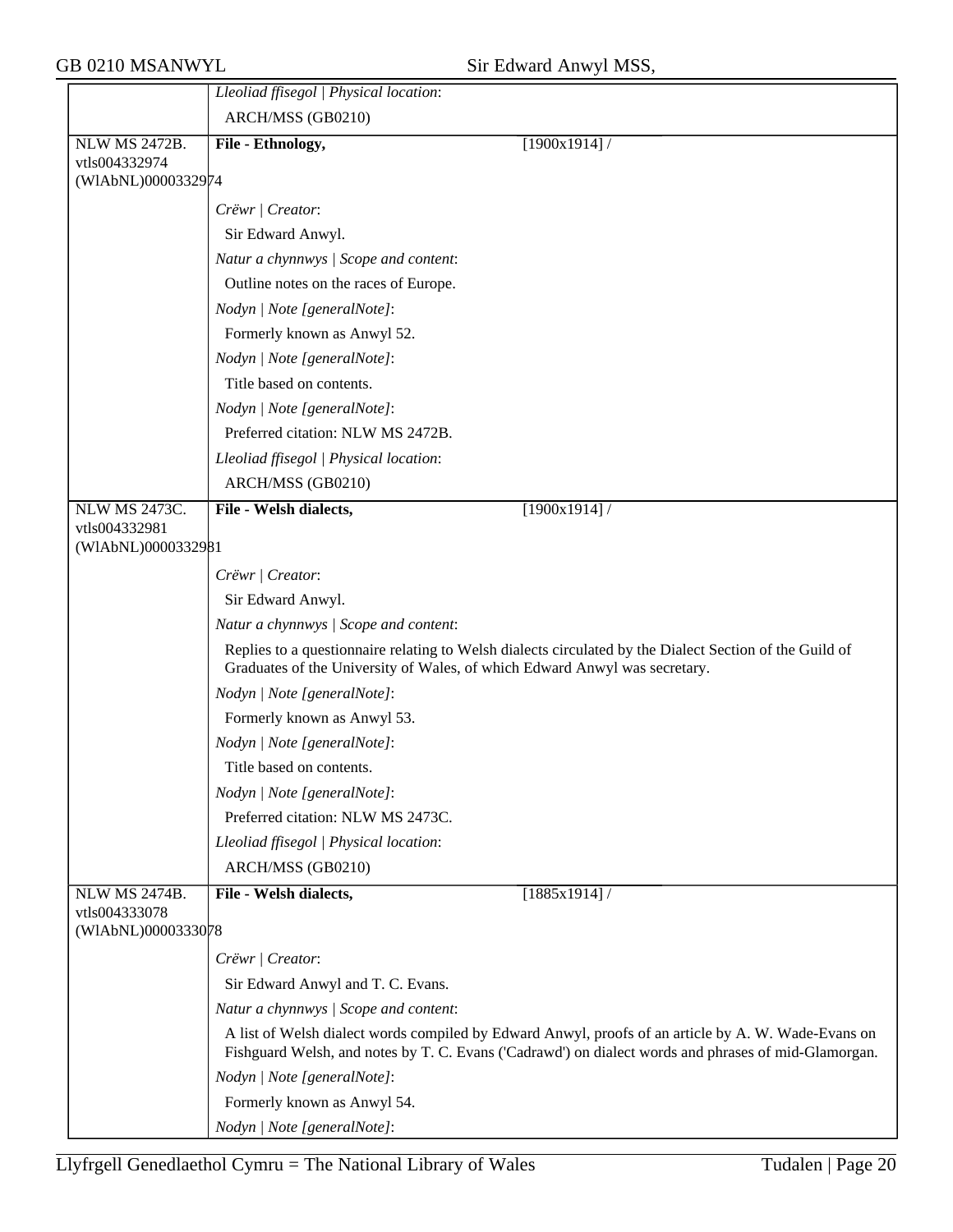|                                                                                               | Title based on contents.               |                                                                                                         |
|-----------------------------------------------------------------------------------------------|----------------------------------------|---------------------------------------------------------------------------------------------------------|
|                                                                                               | Nodyn   Note [generalNote]:            |                                                                                                         |
|                                                                                               | Preferred citation: NLW MS 2474B.      |                                                                                                         |
|                                                                                               | Lleoliad ffisegol   Physical location: |                                                                                                         |
|                                                                                               | ARCH/MSS (GB0210)                      |                                                                                                         |
| <b>NLW MS 2475A.</b>                                                                          | File - Tafodiaith Sir Benfro,          | [1900x1914]/                                                                                            |
| vtls004333082                                                                                 |                                        |                                                                                                         |
| (WIAbNL)0000333082                                                                            |                                        |                                                                                                         |
|                                                                                               | Crëwr   Creator:                       |                                                                                                         |
|                                                                                               | Sir Edward Anwyl.                      |                                                                                                         |
|                                                                                               | Natur a chynnwys / Scope and content:  |                                                                                                         |
|                                                                                               | A list of Pembrokeshire dialect words. |                                                                                                         |
|                                                                                               | Nodyn   Note [generalNote]:            |                                                                                                         |
|                                                                                               | Formerly known as Anwyl 45.            |                                                                                                         |
|                                                                                               | Nodyn   Note [generalNote]:            |                                                                                                         |
|                                                                                               | Title based on contents.               |                                                                                                         |
|                                                                                               | Nodyn   Note [generalNote]:            |                                                                                                         |
|                                                                                               | Preferred citation: NLW MS 2475A.      |                                                                                                         |
|                                                                                               | Lleoliad ffisegol   Physical location: |                                                                                                         |
|                                                                                               | ARCH/MSS (GB0210)                      |                                                                                                         |
| <b>NLW MS 2476B.</b>                                                                          | File - A Welsh dictionary,             | [1885x1899]/                                                                                            |
| vtls004333168                                                                                 |                                        |                                                                                                         |
| (WIAbNL)0000333168                                                                            |                                        |                                                                                                         |
|                                                                                               | Crëwr   Creator:                       |                                                                                                         |
|                                                                                               | Sir Edward Anwyl.                      |                                                                                                         |
|                                                                                               | Natur a chynnwys / Scope and content:  |                                                                                                         |
|                                                                                               | nineteenth century.                    | Notes (chwa-dad-drwsio) for a Welsh dictionary, and an outline of the history of Welsh education in the |
|                                                                                               | Nodyn   Note [generalNote]:            |                                                                                                         |
|                                                                                               | Formerly known as Anwyl 56.            |                                                                                                         |
|                                                                                               | Nodyn   Note [generalNote]:            |                                                                                                         |
|                                                                                               | Title based on contents.               |                                                                                                         |
|                                                                                               | Nodyn   Note [generalNote]:            |                                                                                                         |
|                                                                                               | Preferred citation: NLW MS 2476B.      |                                                                                                         |
|                                                                                               | Lleoliad ffisegol   Physical location: |                                                                                                         |
|                                                                                               |                                        |                                                                                                         |
|                                                                                               | ARCH/MSS (GB0210)                      |                                                                                                         |
| <b>NLW MS</b><br>2477-2479C,<br>2480B,<br>2481C-2483C.<br>vtls004333173<br>(WIAbNL)0000333173 | File - Welsh literature,               | [1885x1914]/                                                                                            |
|                                                                                               | Crëwr   Creator:                       |                                                                                                         |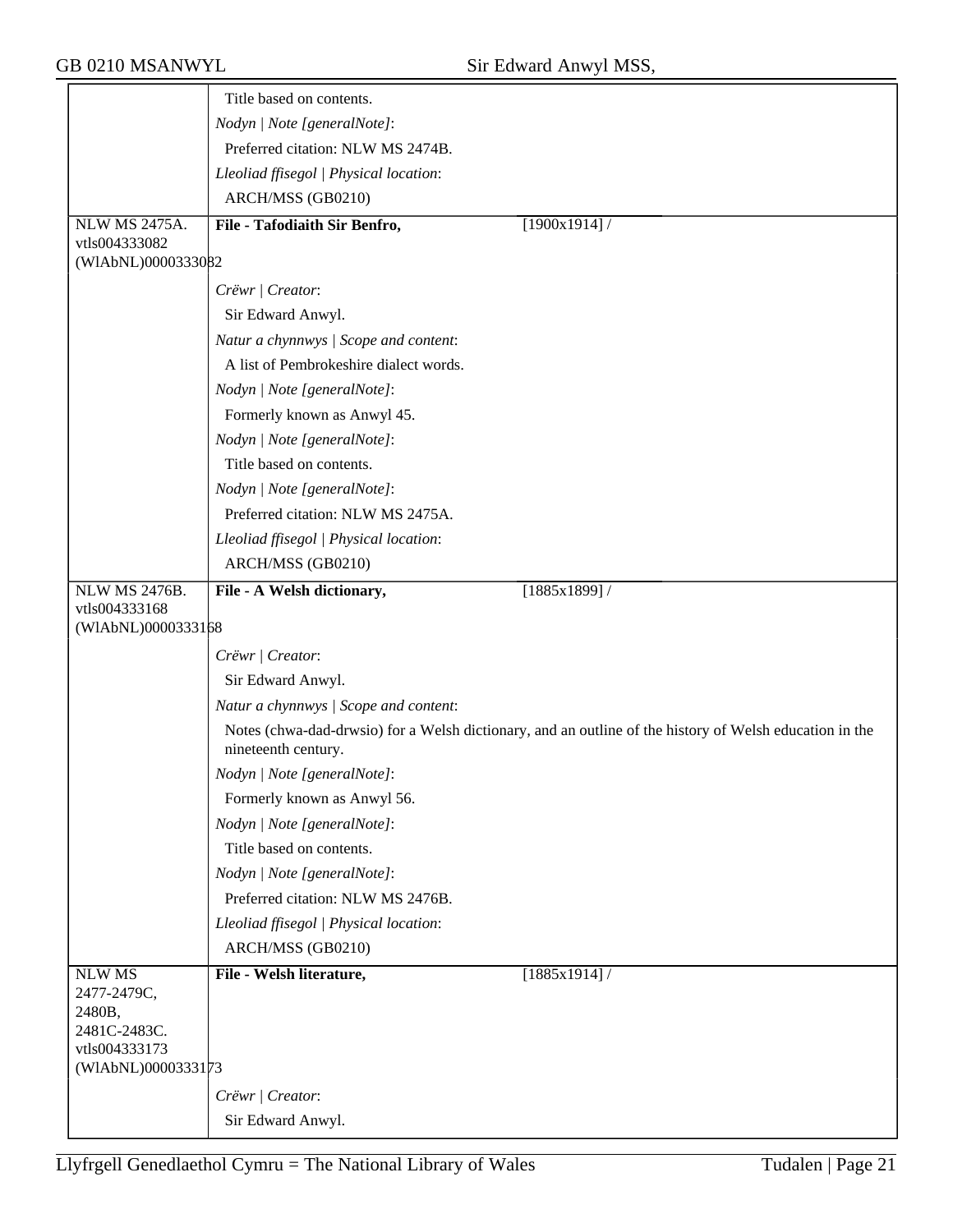GB 0210 MSANWYL Sir Edward Anwyl MSS,

|                                       | Natur a chynnwys / Scope and content:                                                                                                            |  |  |
|---------------------------------------|--------------------------------------------------------------------------------------------------------------------------------------------------|--|--|
|                                       | A history of Welsh literature from the Cynfeirdd to the nineteenth century, and notes on Celtic deities,<br>Welsh history and institutions, etc. |  |  |
|                                       | Nodyn   Note [generalNote]:                                                                                                                      |  |  |
|                                       | Formerly known as Anwyl 57-63.                                                                                                                   |  |  |
|                                       | Nodyn   Note [generalNote]:                                                                                                                      |  |  |
|                                       | Title based on contents.                                                                                                                         |  |  |
|                                       | Nodyn   Note [generalNote]:                                                                                                                      |  |  |
|                                       | Preferred citation: NLW MS 2477-2479C, 2480B, 2481C-2483C.                                                                                       |  |  |
|                                       | Lleoliad ffisegol   Physical location:                                                                                                           |  |  |
|                                       | ARCH/MSS (GB0210)                                                                                                                                |  |  |
| <b>NLW MS 2484C.</b><br>vtls004333227 | File - Early Welsh literature,<br>[1885x1914]/                                                                                                   |  |  |
| (WIAbNL)0000333227                    |                                                                                                                                                  |  |  |
|                                       | Crëwr   Creator:                                                                                                                                 |  |  |
|                                       | Sir Edward Anwyl.                                                                                                                                |  |  |
|                                       | Natur a chynnwys / Scope and content:                                                                                                            |  |  |
|                                       | Drafts of 'Prolegomena to the Study of Old Welsh Poetry' (see Transactions of the  Cymmrodorion for                                              |  |  |
|                                       | 1903-1904) and 'Prologomena to the Study of Old Welsh Literature'.                                                                               |  |  |
|                                       | Nodyn   Note [generalNote]:                                                                                                                      |  |  |
|                                       | Formerly known as Anwyl 64.                                                                                                                      |  |  |
|                                       | Nodyn   Note [generalNote]:                                                                                                                      |  |  |
|                                       | Title based on contents.                                                                                                                         |  |  |
|                                       | Nodyn   Note [generalNote]:                                                                                                                      |  |  |
|                                       | Preferred citation: NLW MS 2484C.                                                                                                                |  |  |
|                                       | Lleoliad ffisegol   Physical location:                                                                                                           |  |  |
|                                       | ARCH/MSS (GB0210)                                                                                                                                |  |  |
| <b>NLW MS 2485B.</b>                  | File - 'The Black Book of Carmarthen',<br>[1885x1914]/                                                                                           |  |  |
| vtls004333234<br>(WIAbNL)0000333284   |                                                                                                                                                  |  |  |
|                                       | Crëwr   Creator:                                                                                                                                 |  |  |
|                                       | Sir Edward Anwyl.                                                                                                                                |  |  |
|                                       | Natur a chynnwys / Scope and content:                                                                                                            |  |  |
|                                       | Studies in the 'Black Book of Carmarthen', and a list of some Breton and Cornish words.                                                          |  |  |
|                                       | Nodyn   Note [generalNote]:                                                                                                                      |  |  |
|                                       | Formerly known as Anwyl 65.                                                                                                                      |  |  |
|                                       | Nodyn   Note [generalNote]:                                                                                                                      |  |  |
|                                       | Title based on contents.                                                                                                                         |  |  |
|                                       | Nodyn   Note [generalNote]:                                                                                                                      |  |  |
|                                       | Preferred citation: NLW MS 2485B.                                                                                                                |  |  |
|                                       | Lleoliad ffisegol   Physical location:                                                                                                           |  |  |
|                                       | ARCH/MSS (GB0210)                                                                                                                                |  |  |
|                                       |                                                                                                                                                  |  |  |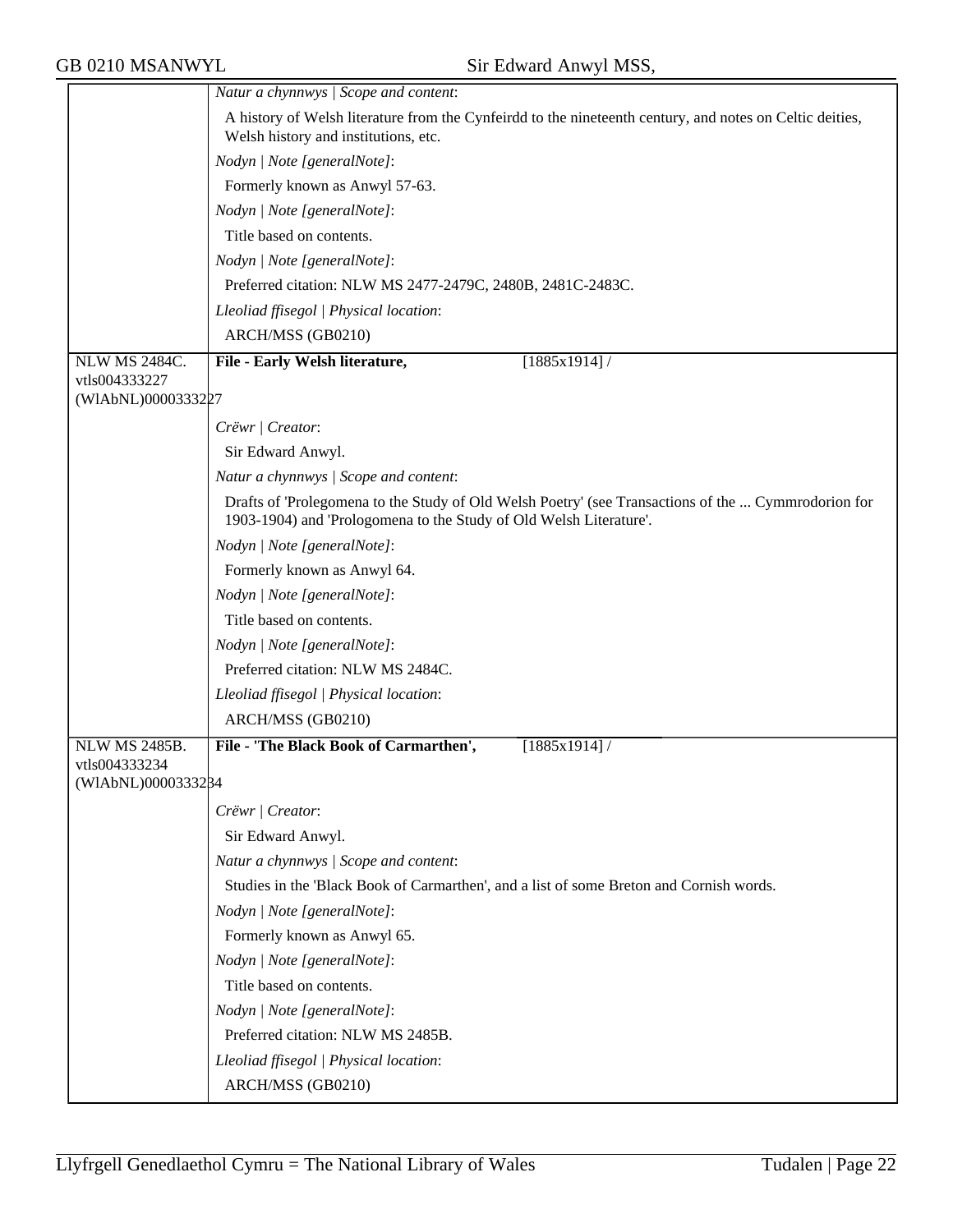| Sir Edward Anwyl MSS, |  |  |
|-----------------------|--|--|
|-----------------------|--|--|

| NLW MS 2486C.                         | File - Y Gododdin,<br>$\sqrt{1885x1914}$                                      |
|---------------------------------------|-------------------------------------------------------------------------------|
| vtls004333237                         |                                                                               |
| (WIAbNL)0000333287                    |                                                                               |
|                                       | Crëwr   Creator:                                                              |
|                                       | Sir Edward Anwyl.                                                             |
|                                       | Natur a chynnwys / Scope and content:                                         |
|                                       | Studies in 'Y Gododdin', and an essay entitled 'Hen Lenyddiaeth y Cymry'.     |
|                                       | Nodyn   Note [generalNote]:                                                   |
|                                       | Formerly known as Anwyl 66.                                                   |
|                                       | Nodyn   Note [generalNote]:                                                   |
|                                       | Title based on contents.                                                      |
|                                       | Nodyn   Note [generalNote]:                                                   |
|                                       | Preferred citation: NLW MS 2486C.                                             |
|                                       | Lleoliad ffisegol   Physical location:                                        |
|                                       | ARCH/MSS (GB0210)                                                             |
| <b>NLW MS 2487B.</b>                  | File - Celtic archaeology,<br>$[1900x1914]$ /                                 |
| vtls004333239<br>(WIAbNL)0000333289   |                                                                               |
|                                       |                                                                               |
|                                       | Crëwr   Creator:                                                              |
|                                       | Sir Edward Anwyl.                                                             |
|                                       | Natur a chynnwys / Scope and content:                                         |
|                                       | Notes on Celtic archaeology and antiquities.                                  |
|                                       | Nodyn   Note [generalNote]:                                                   |
|                                       | Formerly known as Anwyl 67.                                                   |
|                                       | Nodyn   Note [generalNote]:                                                   |
|                                       | Title based on contents.                                                      |
|                                       | Nodyn   Note [generalNote]:                                                   |
|                                       | Preferred citation: NLW MS 2487B.                                             |
|                                       | Lleoliad ffisegol   Physical location:                                        |
|                                       | ARCH/MSS (GB0210)                                                             |
| <b>NLW MS 2488B.</b><br>vtls004333264 | [1900x1914]/<br>File - Dafydd ap Gwilym,                                      |
| (WIAbNL)0000333264                    |                                                                               |
|                                       | Crëwr   Creator:                                                              |
|                                       | Sir Edward Anwyl.                                                             |
|                                       | Natur a chynnwys / Scope and content:                                         |
|                                       | Articles entitled 'Safonau Dafydd ab Gwilym' and 'The Poetry of North Wales'. |
|                                       | Nodyn   Note [generalNote]:                                                   |
|                                       | Formerly known as Anwyl 68.                                                   |
|                                       | Nodyn   Note [generalNote]:                                                   |
|                                       | Title based on contents.                                                      |
|                                       | Nodyn   Note [generalNote]:                                                   |
|                                       | Preferred citation: NLW MS 2488B.                                             |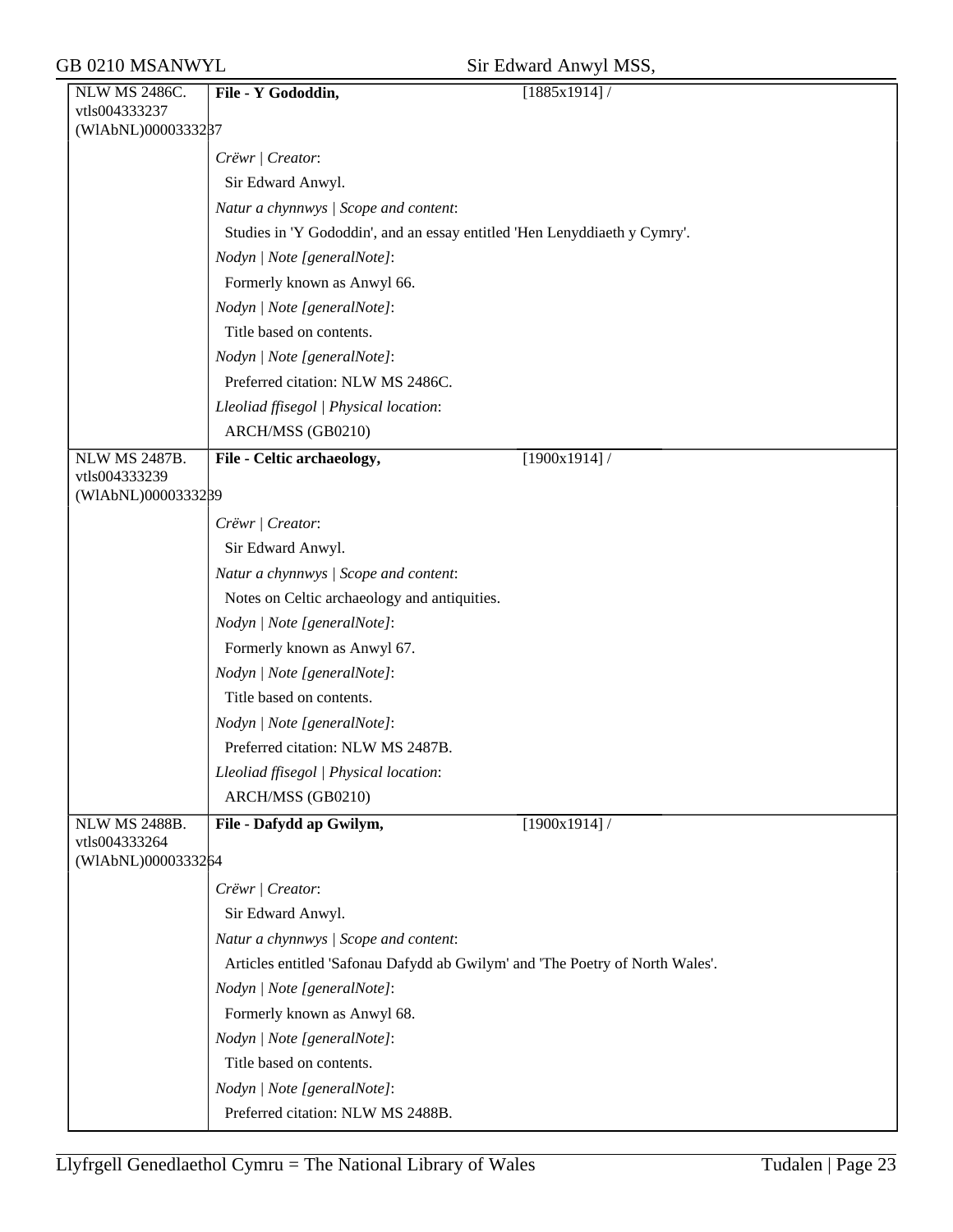GB 0210 MSANWYL Sir Edward Anwyl MSS,

|                                     | Lleoliad ffisegol   Physical location:                                                                                                                                                                                                                                                     |
|-------------------------------------|--------------------------------------------------------------------------------------------------------------------------------------------------------------------------------------------------------------------------------------------------------------------------------------------|
|                                     | ARCH/MSS (GB0210)                                                                                                                                                                                                                                                                          |
| <b>NLW MS 2489E.</b>                | File - Welsh literature and philology,<br>$[1885x1914]$ /                                                                                                                                                                                                                                  |
| vtls004333351                       |                                                                                                                                                                                                                                                                                            |
| (WIAbNL)0000333351                  |                                                                                                                                                                                                                                                                                            |
|                                     | Crëwr   Creator:                                                                                                                                                                                                                                                                           |
|                                     | Sir Edward Anwyl.                                                                                                                                                                                                                                                                          |
|                                     | Natur a chynnwys / Scope and content:                                                                                                                                                                                                                                                      |
|                                     | Drafts of articles relating to Welsh literature and history and to Celtic institutions; lists of Welsh words<br>derived from English and of words common to both branches of the Celtic family; and a poem entitled<br>'Rhiangerdd Gwenfalwy o Gastell Caerphili' by 'Idwal Trefor', 1874. |
|                                     | Nodyn   Note [generalNote]:                                                                                                                                                                                                                                                                |
|                                     | Formerly known as Anwyl 69.                                                                                                                                                                                                                                                                |
|                                     | Nodyn   Note [generalNote]:                                                                                                                                                                                                                                                                |
|                                     | Title based on contents.                                                                                                                                                                                                                                                                   |
|                                     | Nodyn   Note [generalNote]:                                                                                                                                                                                                                                                                |
|                                     | Preferred citation: NLW MS 2489E.                                                                                                                                                                                                                                                          |
|                                     | Lleoliad ffisegol   Physical location:                                                                                                                                                                                                                                                     |
|                                     | ARCH/MSS (GB0210)                                                                                                                                                                                                                                                                          |
| <b>NLW MS 2490B.</b>                | File - Miscellanea,<br>$[1885x1914]$ /                                                                                                                                                                                                                                                     |
| vtls004333361                       |                                                                                                                                                                                                                                                                                            |
| (WIAbNL)0000333361                  |                                                                                                                                                                                                                                                                                            |
|                                     | Crëwr   Creator:                                                                                                                                                                                                                                                                           |
|                                     | Sir Edward Anwyl.                                                                                                                                                                                                                                                                          |
|                                     | Natur a chynnwys / Scope and content:                                                                                                                                                                                                                                                      |
|                                     | Drafts of articles and reviews relating to Welsh grammar, literature, etc.                                                                                                                                                                                                                 |
|                                     | Nodyn   Note [generalNote]:                                                                                                                                                                                                                                                                |
|                                     | Formerly known as Anwyl 70.                                                                                                                                                                                                                                                                |
|                                     | Nodyn   Note [generalNote]:                                                                                                                                                                                                                                                                |
|                                     | Title based on contents.                                                                                                                                                                                                                                                                   |
|                                     | Nodyn   Note [generalNote]:                                                                                                                                                                                                                                                                |
|                                     | Preferred citation: NLW MS 2490B.                                                                                                                                                                                                                                                          |
|                                     | Lleoliad ffisegol   Physical location:                                                                                                                                                                                                                                                     |
|                                     | ARCH/MSS (GB0210)                                                                                                                                                                                                                                                                          |
| NLW MS 2491B.                       | File - The legend of Pont ar Fynach,<br>$[1900x1914]$ /                                                                                                                                                                                                                                    |
| vtls004333372<br>(WIAbNL)0000333372 |                                                                                                                                                                                                                                                                                            |
|                                     | Crëwr   Creator:                                                                                                                                                                                                                                                                           |
|                                     | John Griffith and T. C. Evans.                                                                                                                                                                                                                                                             |
|                                     | Natur a chynnwys / Scope and content:                                                                                                                                                                                                                                                      |
|                                     | An essay entitled 'The Legend of Pont ar Vynach : Folklore collected chiefly in the Counties of Cardigan,<br>Pembroke and Glamorgan' by John Griffith ('Pentrefwr'), and some proverbs and colloquial expressions<br>collected in southern Pembrokeshire by T. C. Evans ('Cadrawd').       |
|                                     | Nodyn   Note [generalNote]:                                                                                                                                                                                                                                                                |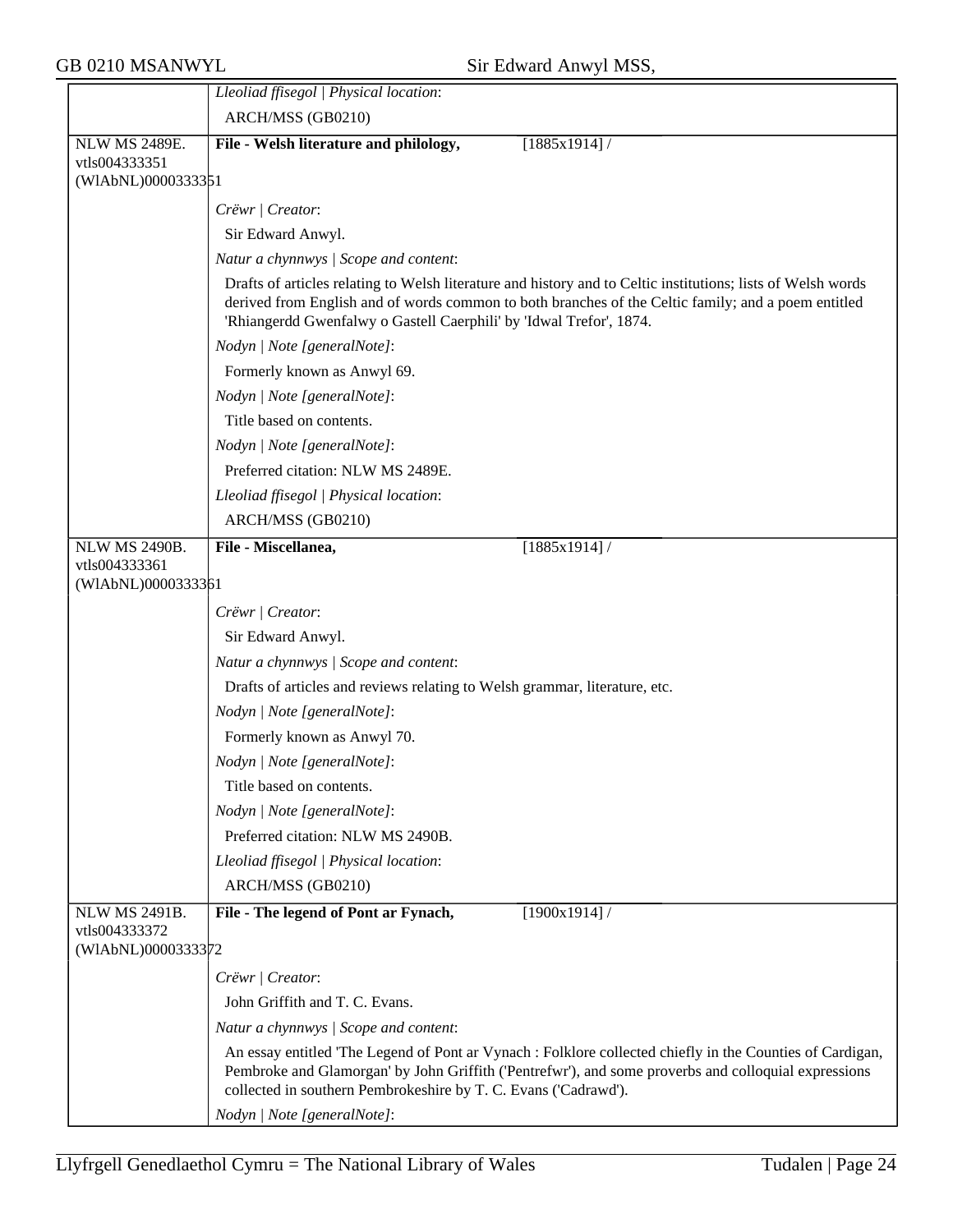|                                     | Formerly known as Anwyl 71.                                                                                                                                                                                                                                                 |
|-------------------------------------|-----------------------------------------------------------------------------------------------------------------------------------------------------------------------------------------------------------------------------------------------------------------------------|
|                                     | Nodyn   Note [generalNote]:                                                                                                                                                                                                                                                 |
|                                     | Title based on contents.                                                                                                                                                                                                                                                    |
|                                     | Nodyn   Note [generalNote]:                                                                                                                                                                                                                                                 |
|                                     | Preferred citation: NLW MS 2491B.                                                                                                                                                                                                                                           |
|                                     | Lleoliad ffisegol   Physical location:                                                                                                                                                                                                                                      |
|                                     | ARCH/MSS (GB0210)                                                                                                                                                                                                                                                           |
| NLW MS 2492C.                       | File - Welsh dialects,<br>$[1885x1914]$ .                                                                                                                                                                                                                                   |
| vtls004333520                       |                                                                                                                                                                                                                                                                             |
| (WIAbNL)0000333520                  |                                                                                                                                                                                                                                                                             |
|                                     | Natur a chynnwys / Scope and content:                                                                                                                                                                                                                                       |
|                                     | Material collected by the Dialect Section of the Guild of Graduates of the University of Wales, including<br>lists of dialect forms of selected words, and a preliminary report upon the work of the Section.                                                               |
|                                     | Nodyn   Note [generalNote]:                                                                                                                                                                                                                                                 |
|                                     | Formerly known as Anwyl 72.                                                                                                                                                                                                                                                 |
|                                     | Nodyn   Note [generalNote]:                                                                                                                                                                                                                                                 |
|                                     | Title based on contents.                                                                                                                                                                                                                                                    |
|                                     | Nodyn   Note [generalNote]:                                                                                                                                                                                                                                                 |
|                                     | Preferred citation: NLW MS 2492C.                                                                                                                                                                                                                                           |
|                                     | Lleoliad ffisegol   Physical location:                                                                                                                                                                                                                                      |
|                                     | ARCH/MSS (GB0210)                                                                                                                                                                                                                                                           |
| <b>NLW MS 2493E.</b>                | [1900x1914]/<br>File - Geiriadur Cymraeg a Saesneg,                                                                                                                                                                                                                         |
| vtls004333560<br>(WIAbNL)0000333560 |                                                                                                                                                                                                                                                                             |
|                                     | Crëwr   Creator:                                                                                                                                                                                                                                                            |
|                                     | Sir Edward Anwyl and others.                                                                                                                                                                                                                                                |
|                                     | Natur a chynnwys / Scope and content:                                                                                                                                                                                                                                       |
|                                     | Proof sheets of Geiriadur Cymraeg a Saesneg. Spurrell's Welsh-English Dictionary, edited by J. Bodvan<br>Anwyl (Carmarthen, 1914), with corrections by Edward Anwyl, J. Bodvan Anwyl, W. J. Gruffydd,<br>Timothy Lewis, Thomas Powel, E. Lorimer Thomas, and Ifor Williams. |
|                                     | Nodyn   Note [generalNote]:                                                                                                                                                                                                                                                 |
|                                     | Formerly known as Anwyl 73.                                                                                                                                                                                                                                                 |
|                                     | Nodyn   Note [generalNote]:                                                                                                                                                                                                                                                 |
|                                     | Title based on contents.                                                                                                                                                                                                                                                    |
|                                     | Nodyn   Note [generalNote]:                                                                                                                                                                                                                                                 |
|                                     | Preferred citation: NLW MS 2493E.                                                                                                                                                                                                                                           |
|                                     | Lleoliad ffisegol   Physical location:                                                                                                                                                                                                                                      |
|                                     | ARCH/MSS (GB0210)                                                                                                                                                                                                                                                           |
| NLW MS 2494B.<br>vtls004333571      | [1900x1914]<br>File - A true university,                                                                                                                                                                                                                                    |
| (WIAbNL)0000333571                  |                                                                                                                                                                                                                                                                             |
|                                     | Crëwr   Creator:                                                                                                                                                                                                                                                            |
|                                     | Sir Edward Anwyl.                                                                                                                                                                                                                                                           |
|                                     | Natur a chynnwys / Scope and content:                                                                                                                                                                                                                                       |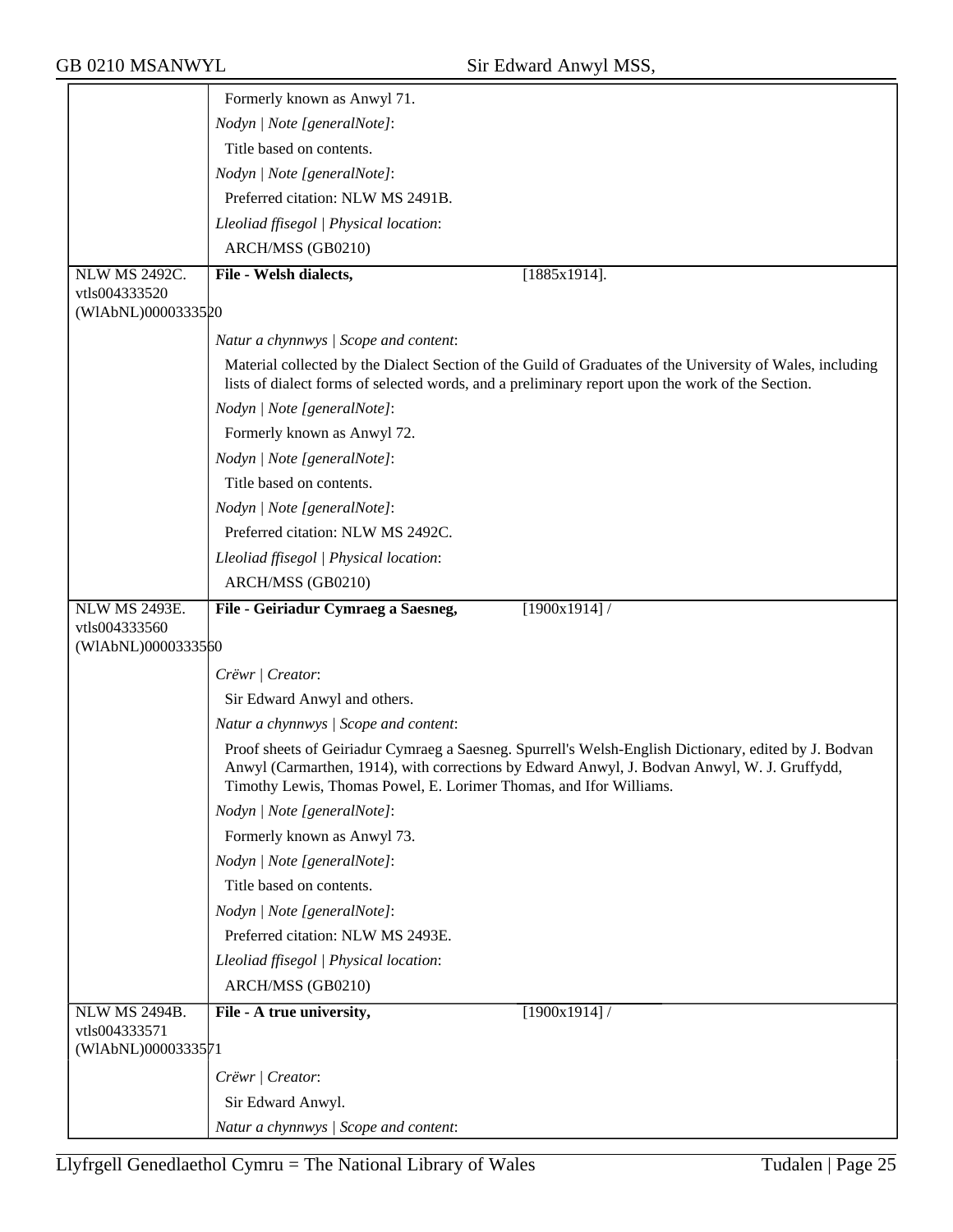|                                       | An address entitled 'A True University'.                                                                                    |
|---------------------------------------|-----------------------------------------------------------------------------------------------------------------------------|
|                                       | Nodyn   Note [generalNote]:                                                                                                 |
|                                       | Formerly known as Anwyl 74.                                                                                                 |
|                                       | Nodyn   Note [generalNote]:                                                                                                 |
|                                       | Title based on contents.                                                                                                    |
|                                       | Nodyn   Note [generalNote]:                                                                                                 |
|                                       | Preferred citation: NLW MS 2494B.                                                                                           |
|                                       | Lleoliad ffisegol   Physical location:                                                                                      |
|                                       | ARCH/MSS (GB0210)                                                                                                           |
|                                       |                                                                                                                             |
| <b>NLW MS 2495E.</b><br>vtls004333574 | <b>File - Education in Wales,</b><br>$[1885x1914]$ .                                                                        |
| (WIAbNL)0000333574                    |                                                                                                                             |
|                                       | Natur a chynnwys / Scope and content:                                                                                       |
|                                       | Miscellaneous papers relating to education in Wales, etc.                                                                   |
|                                       | Nodyn   Note [generalNote]:                                                                                                 |
|                                       | Formerly known as Anwyl 75.                                                                                                 |
|                                       | Nodyn   Note [generalNote]:                                                                                                 |
|                                       | Title based on contents.                                                                                                    |
|                                       | Nodyn   Note [generalNote]:                                                                                                 |
|                                       | Preferred citation: NLW MS 2495E.                                                                                           |
|                                       | Lleoliad ffisegol   Physical location:                                                                                      |
|                                       | ARCH/MSS (GB0210)                                                                                                           |
| <b>NLW MS 2496C.</b>                  | File - Esboniad ar Hosea,<br>[1910] /                                                                                       |
| vtls004333576<br>(WIAbNL)0000333576   |                                                                                                                             |
|                                       |                                                                                                                             |
|                                       | Crëwr   Creator:                                                                                                            |
|                                       | Sir Edward Anwyl.                                                                                                           |
|                                       | Natur a chynnwys / Scope and content:                                                                                       |
|                                       | Draft manuscript of a commentary by Edward Anwyl on the Book of Hosea published by the Welsh<br>Congregational Union, 1910. |
|                                       | Nodyn   Note [generalNote]:                                                                                                 |
|                                       | Formerly known as Anwyl 76.                                                                                                 |
|                                       | Nodyn   Note [generalNote]:                                                                                                 |
|                                       | Title based on contents.                                                                                                    |
|                                       | Nodyn   Note [generalNote]:                                                                                                 |
|                                       | Preferred citation: NLW MS 2496C.                                                                                           |
|                                       | Lleoliad ffisegol   Physical location:                                                                                      |
|                                       | ARCH/MSS (GB0210)                                                                                                           |
|                                       |                                                                                                                             |
| <b>NLW MS 2497D.</b>                  | File - Comparative ethics,<br>[1885x1899]/                                                                                  |
| vtls004333579<br>(WIAbNL)0000333579   |                                                                                                                             |
|                                       | Crëwr   Creator:                                                                                                            |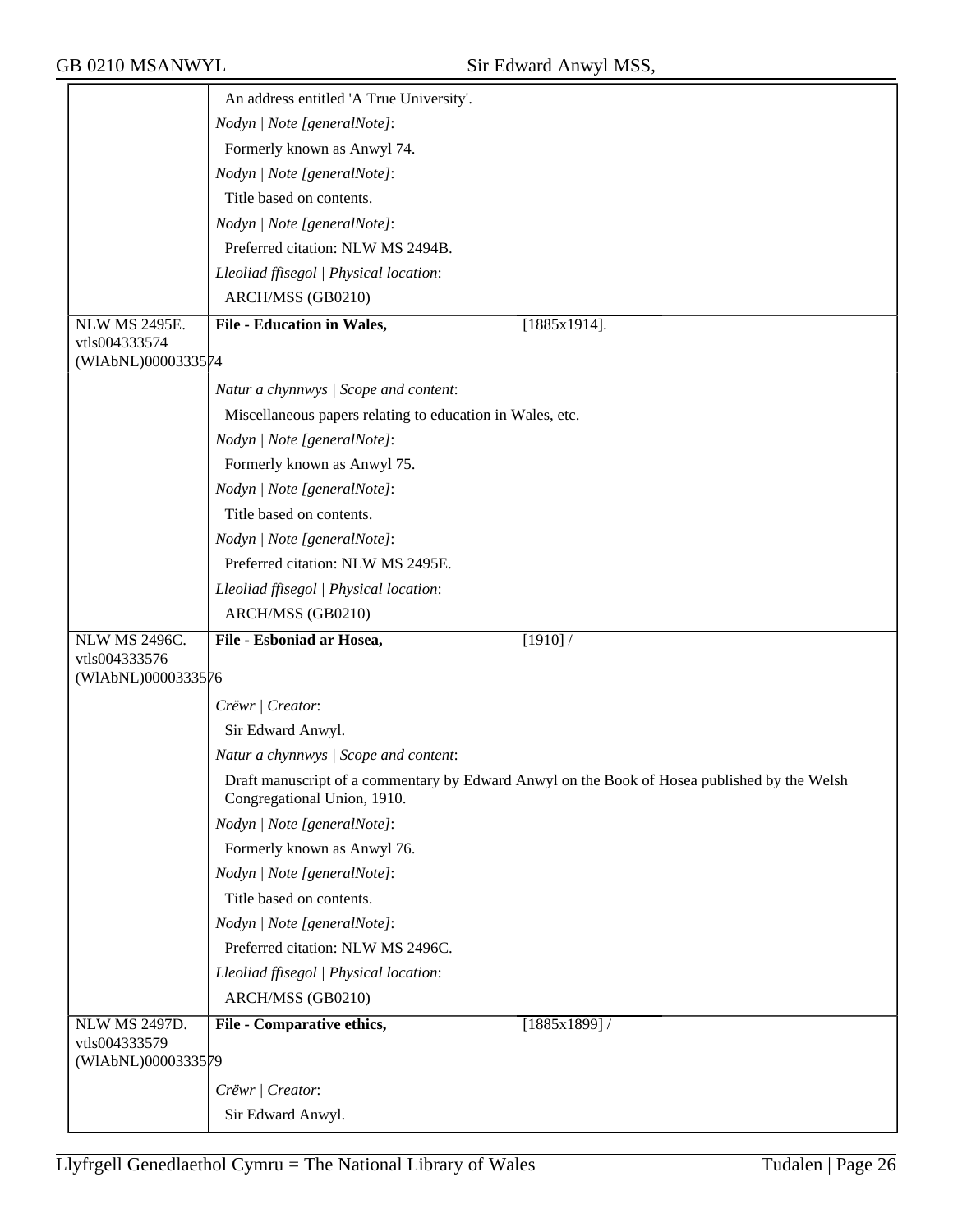|                                     | Natur a chynnwys / Scope and content:                                   |                                                                                                       |
|-------------------------------------|-------------------------------------------------------------------------|-------------------------------------------------------------------------------------------------------|
|                                     | Studies in comparative ethics, Christian asceticism, anthropology, etc. |                                                                                                       |
|                                     | Nodyn   Note [generalNote]:                                             |                                                                                                       |
|                                     | Formerly known as Anwyl 77.                                             |                                                                                                       |
|                                     | Nodyn   Note [generalNote]:                                             |                                                                                                       |
|                                     | Title based on contents.                                                |                                                                                                       |
|                                     | Nodyn   Note [generalNote]:                                             |                                                                                                       |
|                                     | Preferred citation: NLW MS 2497D.                                       |                                                                                                       |
|                                     | Lleoliad ffisegol   Physical location:                                  |                                                                                                       |
|                                     | ARCH/MSS (GB0210)                                                       |                                                                                                       |
| <b>NLW MS 2498E.</b>                | File - A miscellany,                                                    | $[1885x1914]$ /                                                                                       |
| vtls004333591                       |                                                                         |                                                                                                       |
| (WIAbNL)0000333591                  |                                                                         |                                                                                                       |
|                                     | Crëwr   Creator:                                                        |                                                                                                       |
|                                     | Sir Edward Anwyl.                                                       |                                                                                                       |
|                                     | Natur a chynnwys / Scope and content:                                   |                                                                                                       |
|                                     | Gogynfeirdd' and their vocabulary, etc.                                 | A Latin vocabulary, notes for the study of the Mabinogion, extracts from printed sources, notes on 'Y |
|                                     | Nodyn   Note [generalNote]:                                             |                                                                                                       |
|                                     | Formerly known as Anwyl 78.                                             |                                                                                                       |
|                                     | Nodyn   Note [generalNote]:                                             |                                                                                                       |
|                                     | Title based on contents.                                                |                                                                                                       |
|                                     | Nodyn   Note [generalNote]:                                             |                                                                                                       |
|                                     | Preferred citation: NLW MS 2498E.                                       |                                                                                                       |
|                                     | Lleoliad ffisegol   Physical location:                                  |                                                                                                       |
|                                     | ARCH/MSS (GB0210)                                                       |                                                                                                       |
| NLW MS 2499B.                       | File - Merlin,                                                          | $[1885x1899]$ /                                                                                       |
| vtls004333603                       |                                                                         |                                                                                                       |
| (WIAbNL)0000333603                  |                                                                         |                                                                                                       |
|                                     | Crëwr   Creator:                                                        |                                                                                                       |
|                                     | Sir Edward Anwyl.                                                       |                                                                                                       |
|                                     | Natur a chynnwys / Scope and content:                                   |                                                                                                       |
|                                     | A draft of an article on Merlin, etc.                                   |                                                                                                       |
|                                     | Nodyn   Note [generalNote]:                                             |                                                                                                       |
|                                     | Formerly known as Anwyl 79.                                             |                                                                                                       |
|                                     | Nodyn   Note [generalNote]:                                             |                                                                                                       |
|                                     | Title based on contents.                                                |                                                                                                       |
|                                     | Nodyn   Note [generalNote]:                                             |                                                                                                       |
|                                     | Preferred citation: NLW MS 2499B.                                       |                                                                                                       |
|                                     | Lleoliad ffisegol   Physical location:                                  |                                                                                                       |
|                                     | ARCH/MSS (GB0210)                                                       |                                                                                                       |
| <b>NLW MS 2500B.</b>                | File - Tafodiaith,                                                      | $[1900x1914]$ .                                                                                       |
| vtls004333605<br>(WIAbNL)0000333605 |                                                                         |                                                                                                       |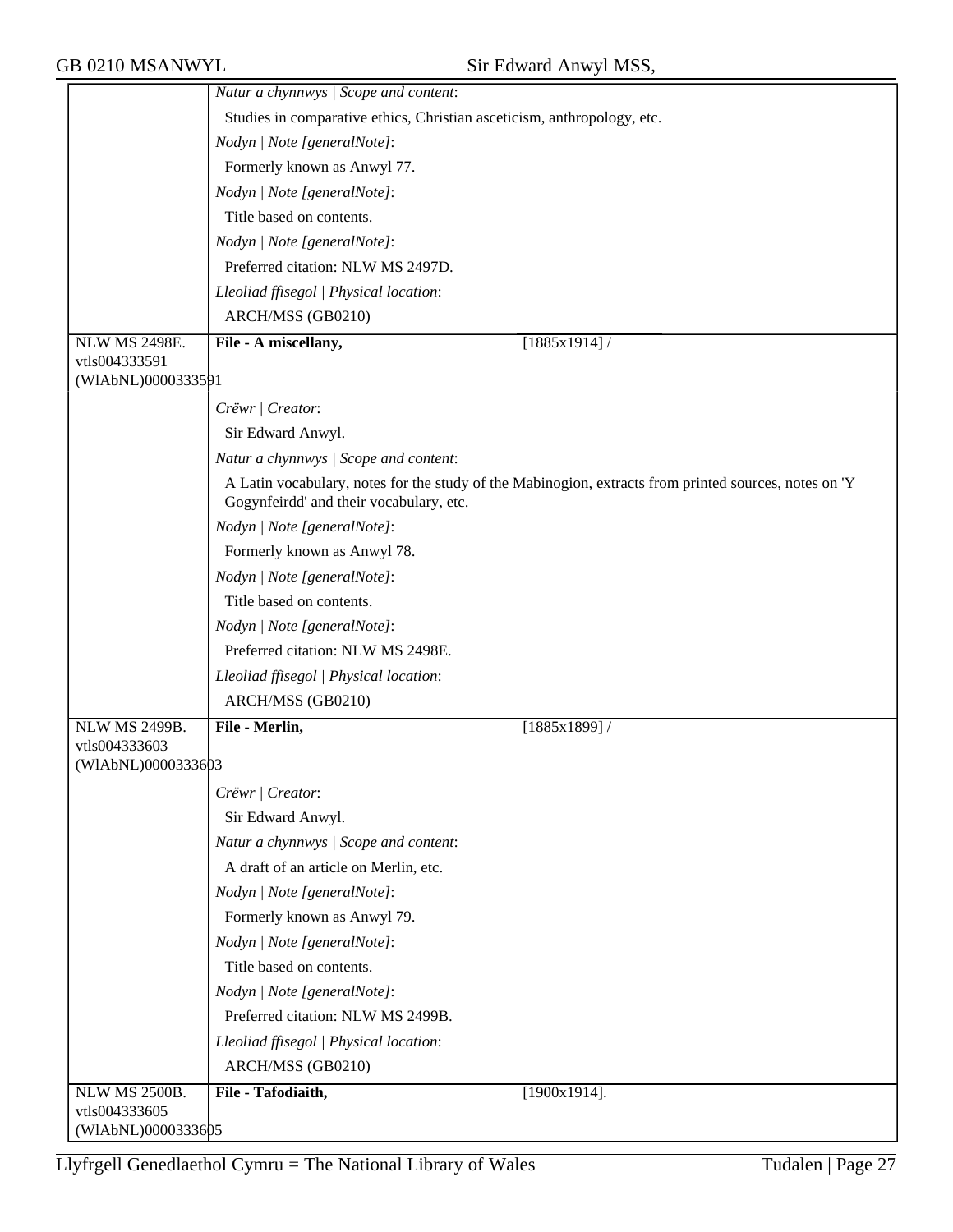|                                     | Natur a chynnwys / Scope and content:                                                                                                                                                                                              |
|-------------------------------------|------------------------------------------------------------------------------------------------------------------------------------------------------------------------------------------------------------------------------------|
|                                     | Examples of dialect words and expressions noted by Gwilym Hywel Jones.                                                                                                                                                             |
|                                     | Nodyn   Note [generalNote]:                                                                                                                                                                                                        |
|                                     | Formerly known as Anwyl 80.                                                                                                                                                                                                        |
|                                     |                                                                                                                                                                                                                                    |
|                                     | Nodyn   Note [generalNote]:                                                                                                                                                                                                        |
|                                     | Title based on contents.                                                                                                                                                                                                           |
|                                     | Nodyn   Note [generalNote]:                                                                                                                                                                                                        |
|                                     | Preferred citation: NLW MS 2500B.                                                                                                                                                                                                  |
|                                     | Lleoliad ffisegol   Physical location:                                                                                                                                                                                             |
|                                     | ARCH/MSS (GB0210)                                                                                                                                                                                                                  |
| <b>NLW MS 2501C.</b>                | File - Personalia,<br>$[1885x1914]$ /                                                                                                                                                                                              |
| vtls004333607<br>(WIAbNL)0000333607 |                                                                                                                                                                                                                                    |
|                                     | Crëwr   Creator:                                                                                                                                                                                                                   |
|                                     | Sir Edward Anwyl.                                                                                                                                                                                                                  |
|                                     | Natur a chynnwys / Scope and content:                                                                                                                                                                                              |
|                                     | Personalia of Edward Anwyl.                                                                                                                                                                                                        |
|                                     | Nodyn   Note [generalNote]:                                                                                                                                                                                                        |
|                                     | Formerly known as Anwyl 81.                                                                                                                                                                                                        |
|                                     | Nodyn   Note [generalNote]:                                                                                                                                                                                                        |
|                                     | Title based on contents.                                                                                                                                                                                                           |
|                                     | Nodyn   Note [generalNote]:                                                                                                                                                                                                        |
|                                     | Preferred citation: NLW MS 2501C.                                                                                                                                                                                                  |
|                                     | Lleoliad ffisegol   Physical location:                                                                                                                                                                                             |
|                                     | ARCH/MSS (GB0210)                                                                                                                                                                                                                  |
| <b>NLW MS 2502E.</b>                | File - The Free Church Commission,<br>$[1900x1914]$ .                                                                                                                                                                              |
| vtls004333625<br>(WIAbNL)0000333625 |                                                                                                                                                                                                                                    |
|                                     |                                                                                                                                                                                                                                    |
|                                     | Natur a chynnwys / Scope and content:                                                                                                                                                                                              |
|                                     | Papers relating to the work of 'The Free Church Commission promoted by the National Council of<br>Evangelical Free Churches', 1913-1914; notes entitled 'Nonconformists and Welsh Literature' and<br>'Adgofion am Genhadwyr'; etc. |
|                                     | Nodyn   Note [generalNote]:                                                                                                                                                                                                        |
|                                     | Formerly known as Anwyl 82.                                                                                                                                                                                                        |
|                                     | Nodyn   Note [generalNote]:                                                                                                                                                                                                        |
|                                     | Title based on contents.                                                                                                                                                                                                           |
|                                     | Nodyn   Note [generalNote]:                                                                                                                                                                                                        |
|                                     | Preferred citation: NLW MS 2502E.                                                                                                                                                                                                  |
|                                     | Lleoliad ffisegol   Physical location:                                                                                                                                                                                             |
|                                     | ARCH/MSS (GB0210)                                                                                                                                                                                                                  |
| <b>NLW MS 2503E.</b>                | File - The Central Welsh Board,<br>$[1900x1914]$ .                                                                                                                                                                                 |
| vtls004333709                       |                                                                                                                                                                                                                                    |
| (WIAbNL)0000333709                  |                                                                                                                                                                                                                                    |
|                                     | Natur a chynnwys / Scope and content:                                                                                                                                                                                              |